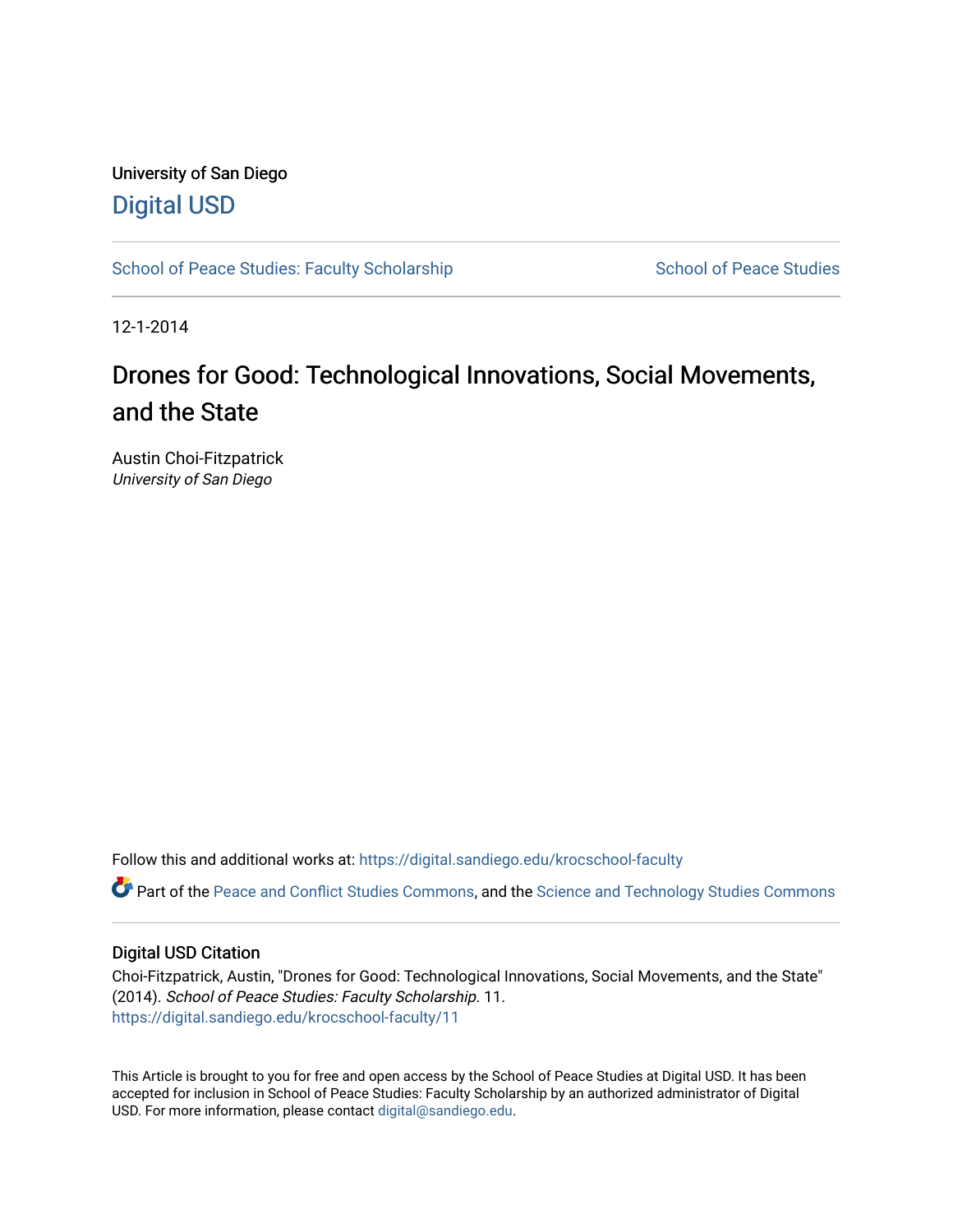# DRONES FOR GOOD: TECHNOLOGICAL INNOVATIONS, SOCIAL MOVEMENTS, AND THE **STATE** "ACCEPTED FOR PUBLICATION"

# Austin Choi-Fitzpatrick

<http://orcid.org/0000-0002-9044-5921>

Kroc School of Peace Studies University of San Diego *[achoifitz@gmail.com](mailto:achoifitz@gmail.com) @achoifitz* 

2014

# **Citation:**

Austin Choi-Fitzpatrick (2014). Drones for Good: Technological Innovations, Social Movements, and the State, Journal of International Affairs 68, no.1, 19-36. http://www.jstor.org/stable/24461704.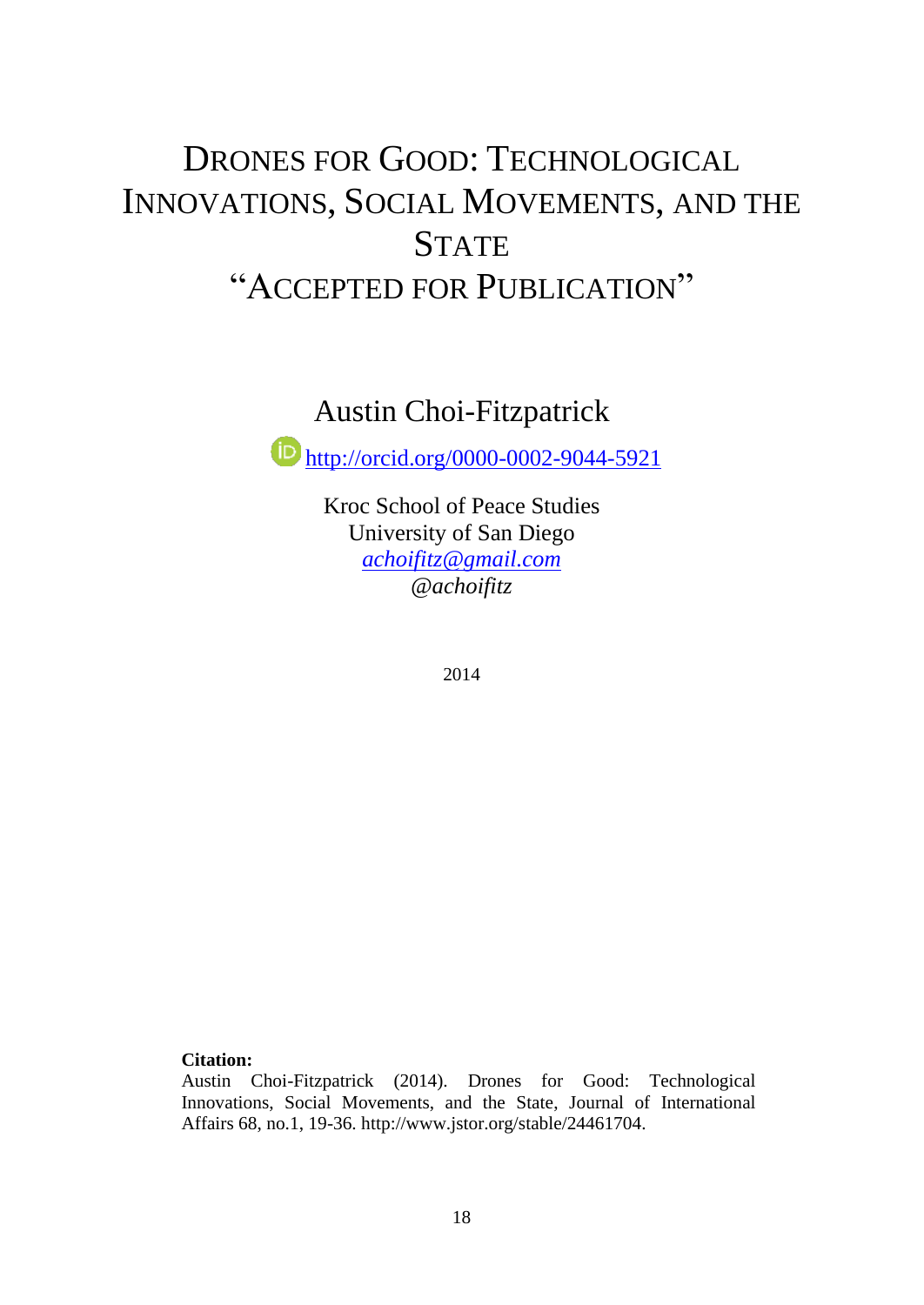# **Drones for Good: Technological Innovations, Social Movements, and the State**

 **Austin Choi-Fitzpatrick**

**Abstract:** *The increased use of and attention to drones, or Unmanned Aerial Vehicles (UAVs), have led to a widespread debate about their application. Much of this debate has centered on their use by governments, often for the purpose of surveillance and warfare. This focus on the state's use obscures the opportunity for civil society actors, including social movements, to make use of these technologies. This article briefly reviews the technological innovation before proceeding to a typology of civil society uses, ranging from art to digital disruption. This typology emphasizes the dual-use nature of this technology and, in the process, highlights the need for a best-practices framework to guide such use. Drone usage for the public good, it is argued, should prioritize 1) subsidiarity; 2) physical and material security; 3) the "do no harm" principle; 4) the public good; and respect for 5) privacy, and 6) data. These factors are introduced and discussed.*

 **Keywords:** *religion, social movements, slavery, human trafficking, human rights, advocacy*

The recent wave of mobilization and contestation that has swept from Tunisia to Ukraine has run parallel to the emergence of an important technological innovation.<sup>1</sup> While the use of mobile phones and social media has received a large amount of attention, protests in Hong Kong, Ukraine, and even Ferguson, Missouri have seen the emergence of civil society's use of unmanned aerial vehicles (UAVs) or, more commonly, "drones."<sup>2</sup> This innovation represents a technological shift in scale for citizen journalists, human rights advocates, and social movement actors. As such, it requires a sophisticated assessment of the ethical issues and policy terrain surrounding its use.

To date, debates over the use of UAVs have focused on two areas. First, human rights groups have mobilized against the state's use of drone strikes and the killing of civilians in the "War on Terror." Second, policymakers in Europe and the United States have scrambled to regulate the commercial use of drones. However, a critical third segment of drone usage by and for civil society actors, especially social movements, deserves attention.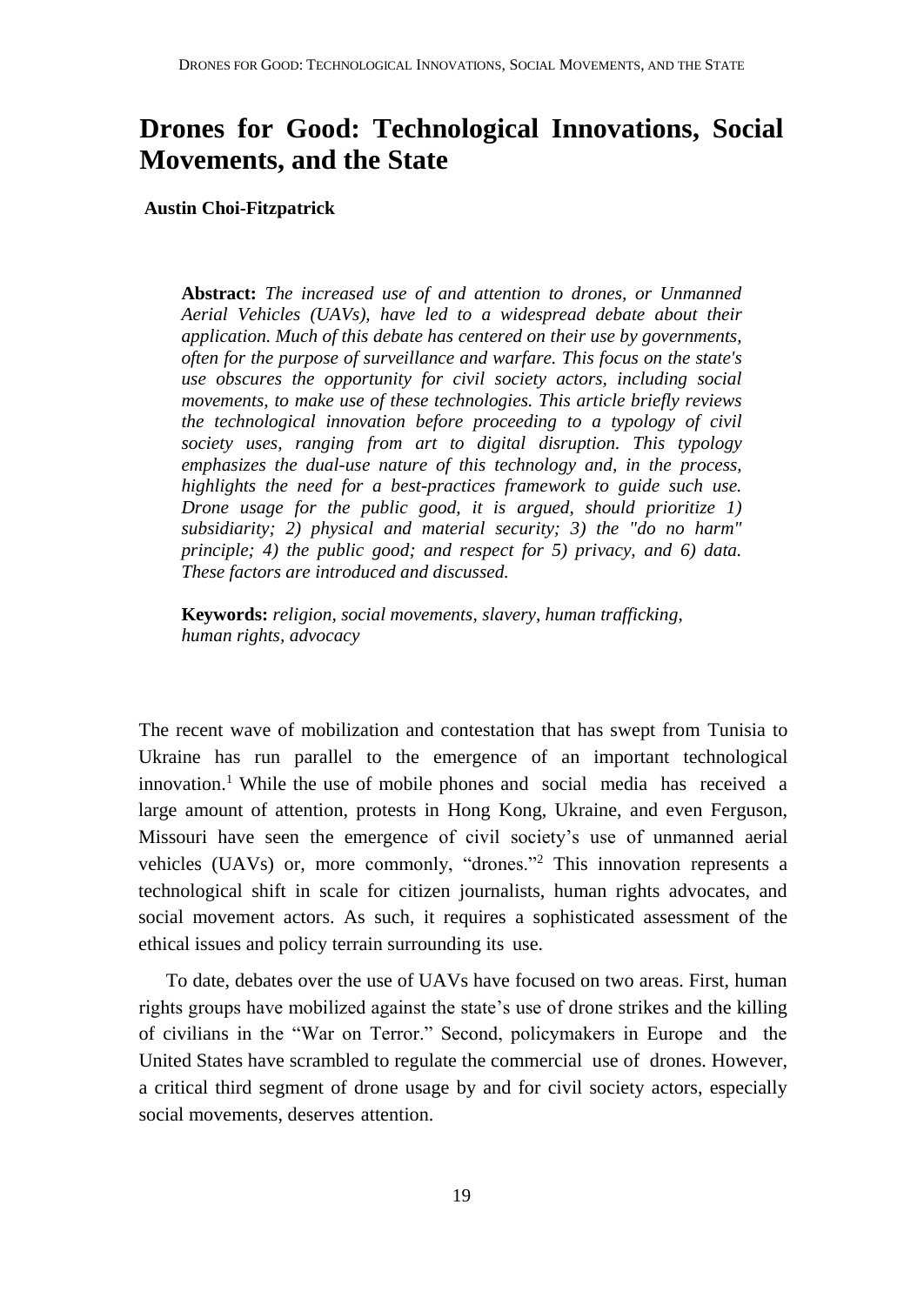This article reviews the nascent literature on UAV use and situates it within the larger theory and debates over technology and innovation, ethics, legal rights (including privacy and the right to information), public policy, and human rights. It then applies these considerations to proposed guidelines for the use of UAVs by non-state and non-commercial actors.<sup>3</sup> It concludes by noting the perils and promises of the use of drones for the purpose of investigative journalism, human rights monitoring, and state accountability.<sup>4</sup> The dual interest in the technology by both the state and its challengers points to the promise and peril of innovation.

#### **INNOVATION**

The promise and peril of UAVs lie at the intersection of three interconnected techno- logical innovations. The first involves a shift from analog to digital devices. This allows for more powerful onboard processors, longer battery life, and the ability to easily stream audio and video to digital consumer devices. Combined with more stable quadcopter designs, these have transferred UAVs from the hobbyist market to the general public. But this shift from analog to digital also covers the payloads these devices carry. While the carrying capacity within consumer devices is modest, they are sufficient to carry cameras, as well as sophisticated signal-jamming equipment, wireless routers, and similar electronic devices. UAVs are an ideal type of innovation, that is, they combine invention with exploitation (by marketing, integrating, and diffusing goods and ideas).<sup>5</sup> Popular digital imaging devices represent a second technological scale shift, as they generate infinitely portable and reproducible images that can be shared, copied, distributed, and stored with increasing ease and decreasing cost. Combined with the emergence of online environs for storing and sharing images, digital imaging devices have fundamentally disrupted the status quo with regard to journalism, whether for entertainment, such as paparazzi photos of a Hollywood star, or accountability, such as YouTube footage from the Arab Spring.

The third technological innovation, and arguably the most disruptive, is the fundamental break between the camera and the street level. Photography has had a symbiotic connection with the street for more than a century, as far back as Eugene Atget's street photography in Paris in the 1890s and Jacob Riis's documentary photography in New York at the same time.<sup>6</sup> The most memorable photographs of violent conflict, social protest, and natural disaster have almost all been taken by a person present on the ground.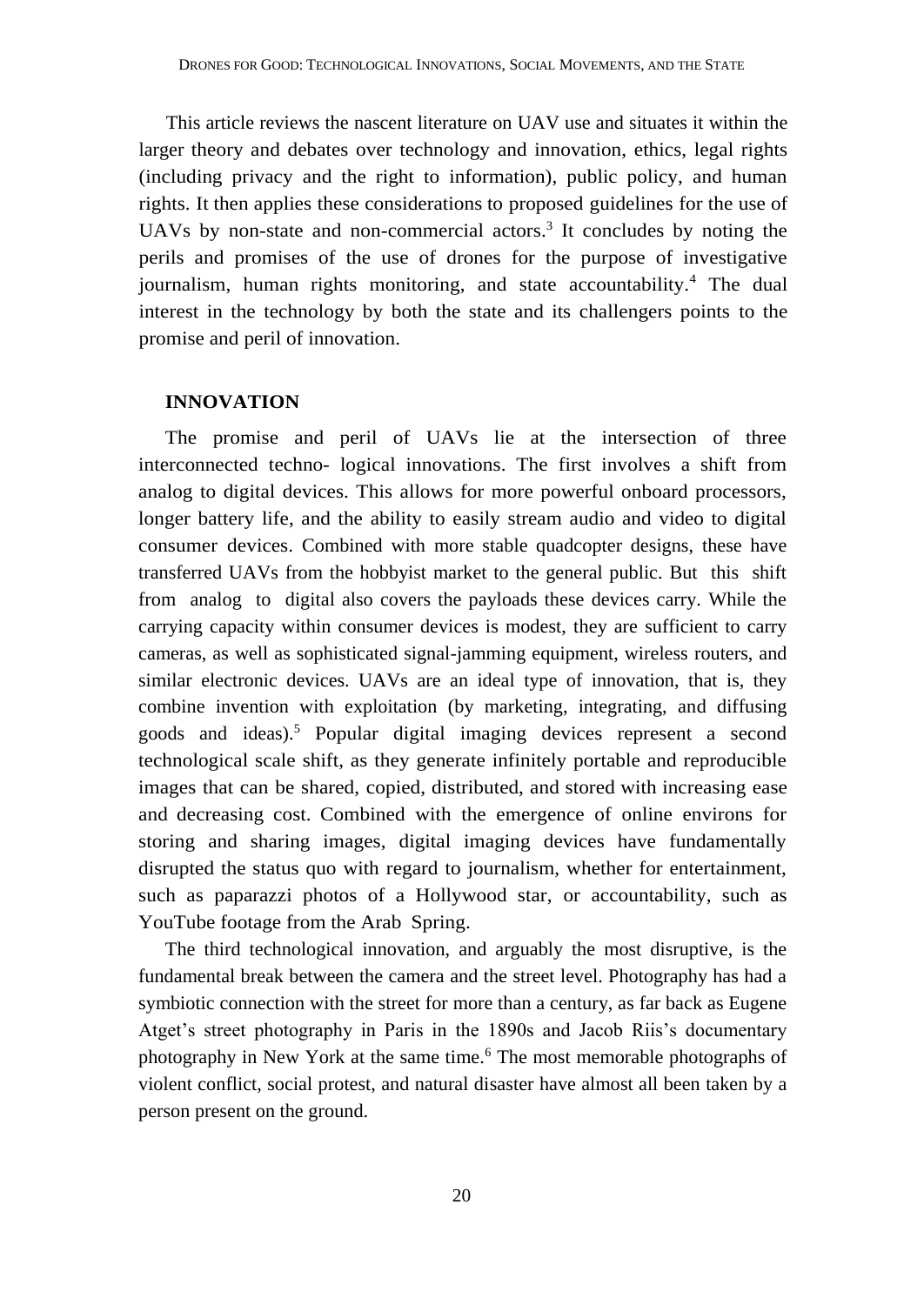The horizontal plane has been the most important space for both the perambulating human and the observant photojournalist. The same can be said of most state surveillance, as well as the increasingly common use of surveillance cameras in commercial centers. The journalist's camera is positioned at eye level. The state and commercial market have placed their devices just out of arm's reach, but both point nearly horizontally.

UAVs relocate the boundary between what is public and what is private, because camera-equipped UAVs move the line of sight from the street to the air. This simple shift effectively pushes public space from the sidewalk to the stairwell, courtyard, rooftop, and so forth. Once private, these spaces are now subject to surveillance. Or have they now become public spaces? Should technologists, ethicists, and public policy professionals simply increase the number and type of locations that are now considered public, or must a more profound conversation occur?

Technology has redrawn the lines between private and public space. Work on the Internet of Things and Internet privacy suggests that much of what happens in seemingly private spaces is not actually private.<sup>7</sup> This increasingly applies to our browsing habits as well as less recognized data passively generated from devices for instance, my iPhone's accelerometer telling my mobile carrier or insurance provider that I have not jogged in days. UAVs represent a relatively new technology, or rather, a newly applied technology, that is disrupting our understanding of which spaces are private.

Ubiquitous closed-circuit televisions (CCTVs) represented the vanguard of this change, since they opened sidewalks, parks, and other public spaces to sustained and archived monitoring by commercial interests and law enforcement. When the feed from CCTVs went to tape, the question essentially involved privacy. When the feed now goes to digital archives, subject to hacking and scanning, the privacy issue has grown immeasurably. Digital archives of street surveillance footage, combined with facial recognition and behavioral software, push the privacy issue even further.

While these observations seem pedestrian at first blush, their implications are profound. Security and privacy policies address the prying eyes of the standing observer, not the roving airborne eye of a small UAV that is flying according to Global Positioning System (GPS) waypoints while streaming video over secure Wi-Fi to an operator sitting behind a laptop in a nearby cafe, library, or office complex. "Open air" and "free space" are no longer as "open" or "free" as they once were. They are instead now occupied or vulnerable to occupation. Cyberspace scholars suggest that new technologies are pivotal in "radically restructuring the materiality and spatiality of space."<sup>8</sup> Whether this space is used for the public good or as a means of state and commercial surveillance is just the sort of dilemma regulators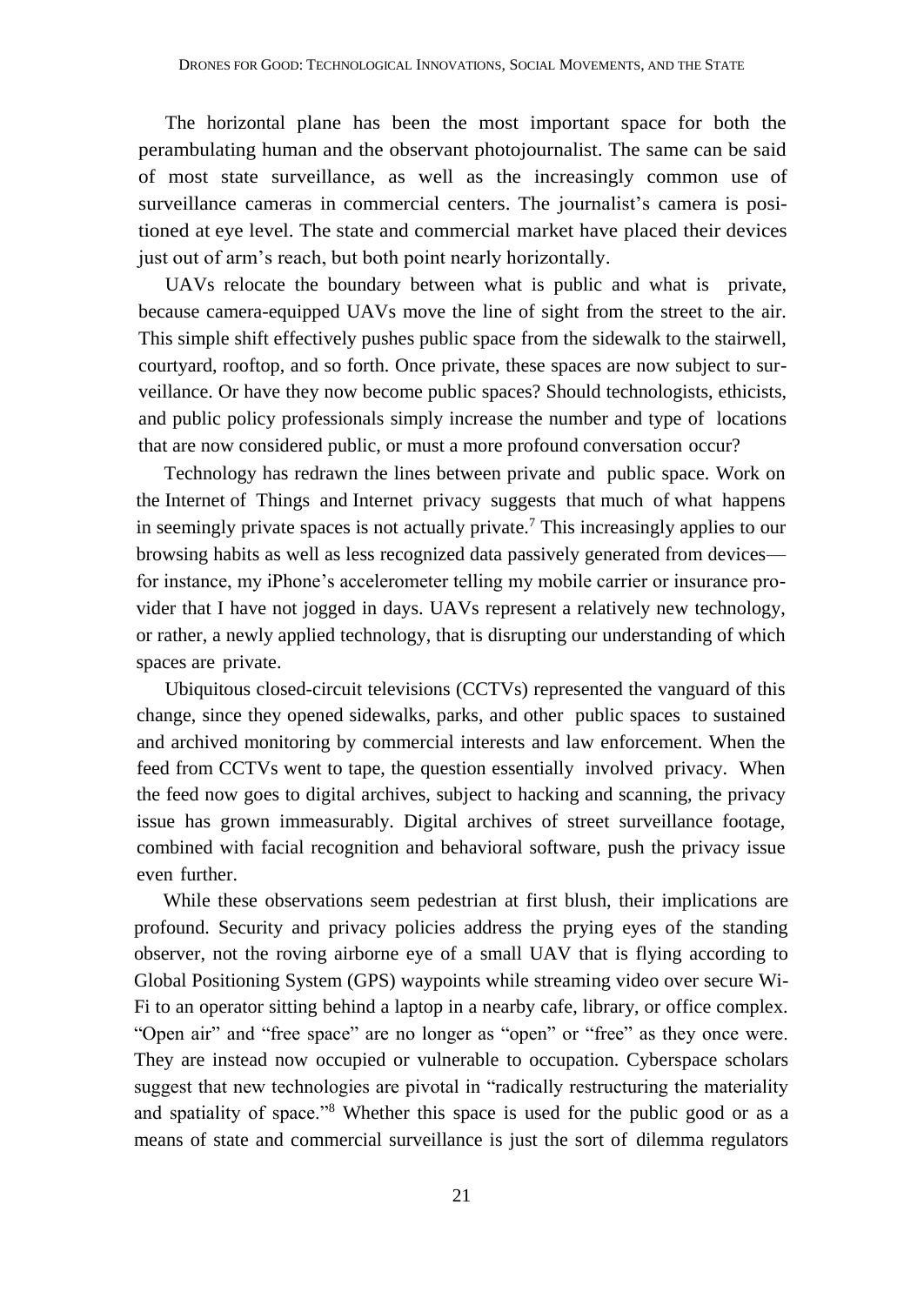face. Cyber-skeptics fear the panopticon, believing "[a] society biased toward hierarchy and capitalism generates the entirely rational impetus for... surveillance."<sup>9</sup> Others argue for a contrast between libertarian and authoritarian technologies where the former is egalitarian, and the latter is "fundamentally hegemonic."<sup>10</sup> If Predator drone strikes in Pakistan and Yemen represent challenges to notions of sovereignty, camera-equipped civilian UAVs in London and New York represent fundamental challenges to the notion of public space.

For some time, radical geographers have thought about space as it relates to power, politics, and change while technologists focus on the promise and peril of new technology. These two have met in the literature about the Internet.<sup>11</sup> Scholars of online worlds focus on the Internet as a disruptive new space, but UAVs disrupt the actually occurring material and physical space we inhabit every day. This applies to hard security as well as privacy. The walls and barricades around terrorist training camps, Occupy gatherings, and Davos meetings belong to a world of line-of-sight threats from paparazzi and pipe bombs. The United States has reinforced many embassies over the past decade with moats, ramparts, walls, and bulletproof glass.<sup>12</sup> Industry standard protection from an explosives-laden truck, however, is generally useless against a commercially available drone carrying toxic chemicals with an aerosol dispersant flying too close to an air intake inside a military compound. Innovation of this sort is a hallmark of asymmetrical warfare.<sup>13</sup>

Debates between technophiles and techno-skeptics, and the scale shifts indicated above, resonate in a complex thicket of ethical and legal considerations. In the United States, the Federal Aviation Administration (FAA) has attempted to restrict all commercial use of drones, despite questions about their authority to do so.<sup>14</sup> Clearly, UAVs equipped with imaging devices also operate in a cultural, political, and technological environment charged with debates over citizen rights in an age of mobile telephony, citizen journalism, and ubiquitous surveillance. The debates over emerging big data capabilities to harness the data generated by these sources are only now emerging.<sup>15</sup> As societies grapple with the social and ethical implications of these technical innovations, policymakers find themselves in the unenviable position of regulating a technology in its infancy.

## **CIVIL SOCIETY USES**

Like any technology in its early stages of growth, drone use is flourishing. The discussion of the legal terrain surrounding UAVs suggests the challenges posed to the development and implementation of a single policy framework for regulating civilian use. Notably, there are multiple competing analogies for what sort of regulatory puzzle UAVs represent. Are they small airplanes, weapon platforms, flying cameras, or a new hobbyist device? Variation in the answer will shape policy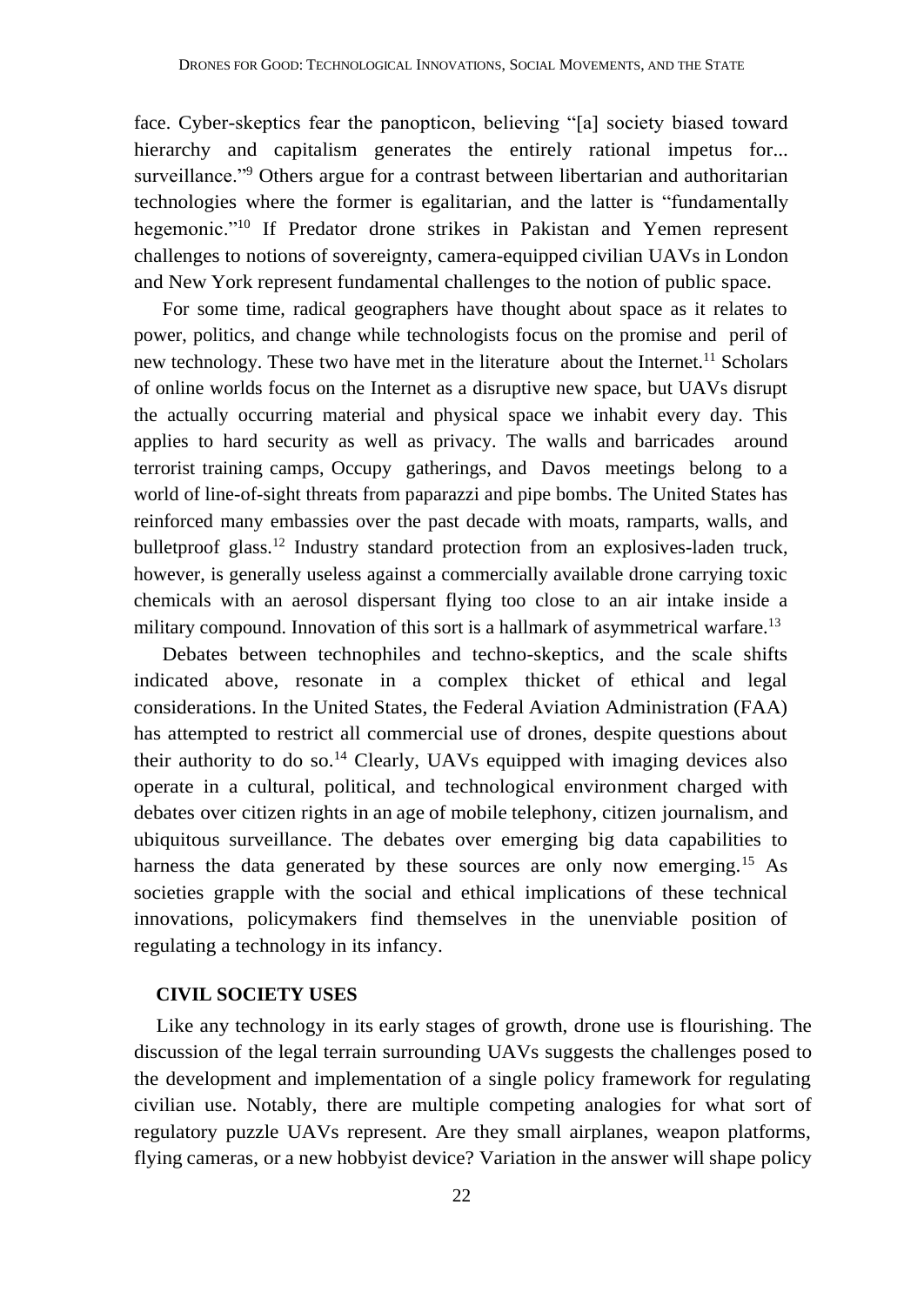responses. In what follows, I provide a brief overview of some of the public uses for these devices, the diversity of which suggests the complexity of any policy intervention.

#### ART

Cinematographers wishing to deploy the technology in the United States have recently petitioned the FAA to allow for their use in commercial artistic production prior to the release of the FAA's decision on drone use in civil airspace. The entertainment industry petition joins three others (agriculture, line inspection, and oil and gas) in seeking a waiver for drone use in "narrowly defined, controlled, low-risk situations."<sup>16</sup> Less conventionally, graffiti artists have begun experimenting with UAVs, the beginning of many efforts to integrate this technology into the arts.<sup>17</sup>

#### MAPPING

Mapping represents an important cross-cutting utility that UAVs bring to all of the uses that follow. Maps that are already widely available from commercial enterprises (e.g., Google Maps) can be augmented with UAV-based data on conflicts, disasters, protests, environmental degradation, labor exploitation, and so forth. This usage is not limited to UAV-based equipment, however, as recent innovations include higher quality and lower cost satellite imagery. Human rights groups are beginning to make use of space-based remote sensing equipment for monitoring crises, and it is reasonable to expect an increase in such use as prices fall.<sup>18</sup>

#### PUBLIC SAFETY

There is increased experimentation with UAVs in a number of public safety related areas, including firefighting and search-and-rescue operations.<sup>19</sup> UAVs are also deployed to augment the support of traditional ambulance or rescue services, as in the case of an accident in which a small UAV, equipped with a thermal imaging device, was able to locate a wrecked vehicle in Canada, and another in which a cameraequipped drone located a man whom rescue workers had been unable to find for days.<sup>20</sup> Yet such efforts fall into a regulatory gray zone, a fact further complicated by the commercial availability of a weaponized "riot control copter" for use against protesters.21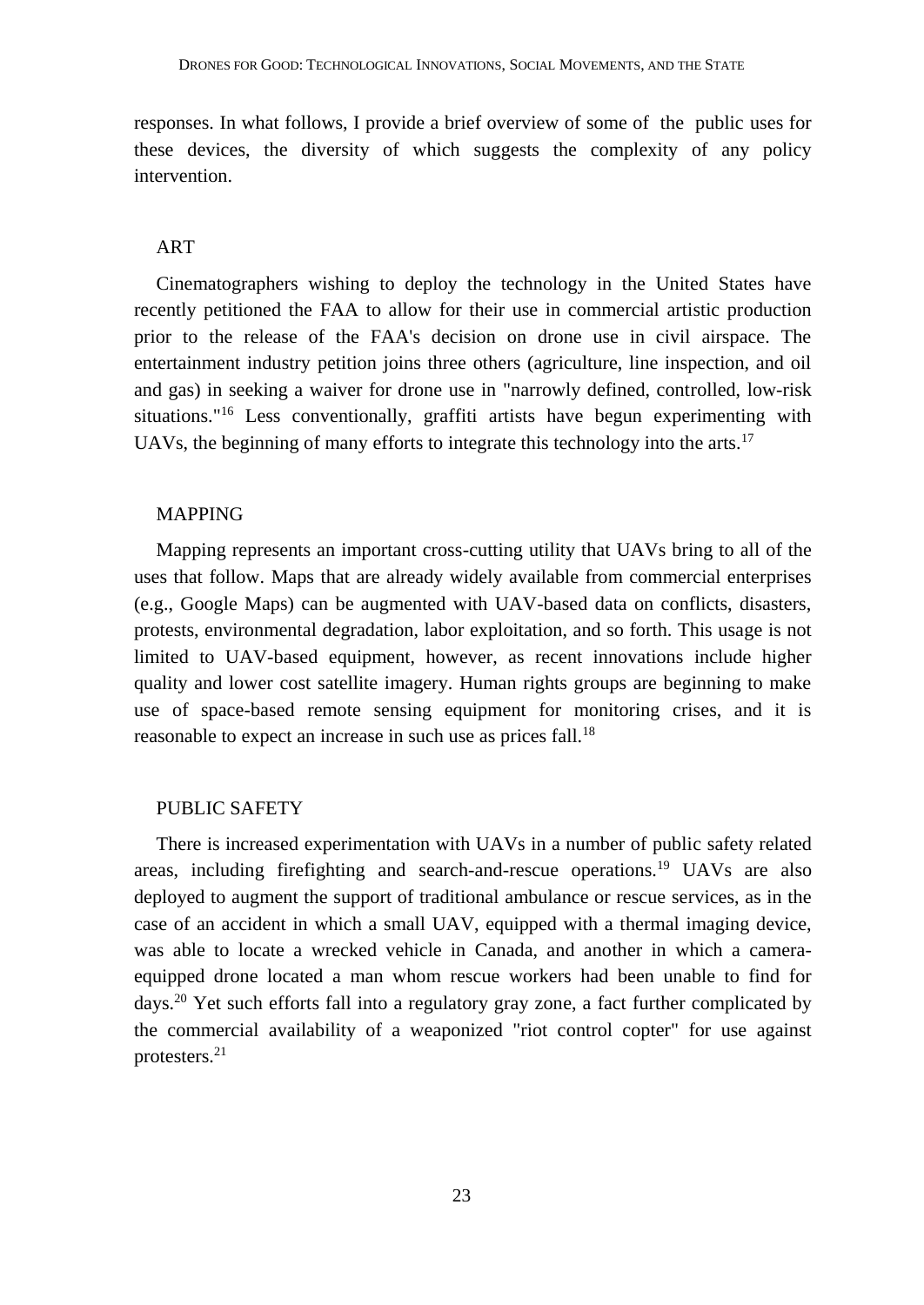#### ENVIRONMENT

UAVs are increasingly used in a number of environmental areas, including change mapping (i.e., river erosion, deforestation, and urban expansion); disaster risk management and mitigation (assessing natural disaster risk and monitoring fires, volcanoes, and landslides); monitoring illegal activity, including banned hunting, fishing, and trade; and monitoring other natural factors like migration, levels of endangered species, and foliation.<sup>22</sup> The World Wildlife Fund recently received a \$5 million grant from Google's Global Impact Awards program to monitor poaching and the illegal trade in wildlife with UAVs.<sup>23</sup> Large-scale environmental change can also be monitored using UAVs. China is using the technology to monitor polluting industries, and Brazil is considering using drones to monitor illegal logging.<sup>24</sup> Kenya had plans to deploy drones to spy on poachers in fifty-two of its national parks after a pilot program found that their presence reduced poaching by up to 96 percent. 25

## HUMANITARIAN AND DEVELOPMENT AID

 One of the most significant areas of opportunity for civil society actors is in humanitarian aid, as organizations respond to natural disasters, conflict and post-conflict situations, and more general development and poverty-related needs. Former U.S. ambassador Jack Chow has suggested that UAVs could "deliver a peaceful 'first strike' capacity of food and medicines to disaster areas."<sup>26</sup> UAVs have served just this role in the wake of natural disasters in Haiti and the Philippines.<sup>27</sup> While there is more of a precedent for UAV use in humanitarian and post-conflict settings, they may also prove useful in helping health and development organizations access hard-to-reach beneficiaries.

#### JOURNALISM

Journalists are increasingly experimenting with the incorporation of drones into their work.<sup>28</sup> Drones allow journalists to get much closer to the action. This applies equally when covering sports, reporting on conflicts, capturing imagery, and generally reporting on stories in ways that had not previously been possible. Citizen journalism could also benefit greatly from the use of UAVs documenting public events and providing alternative avenues for reporting, especially during periods of media censorship.<sup>29</sup>

#### CORPORATE ACCOUNTABILITY

This use is in its infancy, though it shows promise. Recent drone footage revealed that a meatpacking plant in Texas was illegally dumping pigs'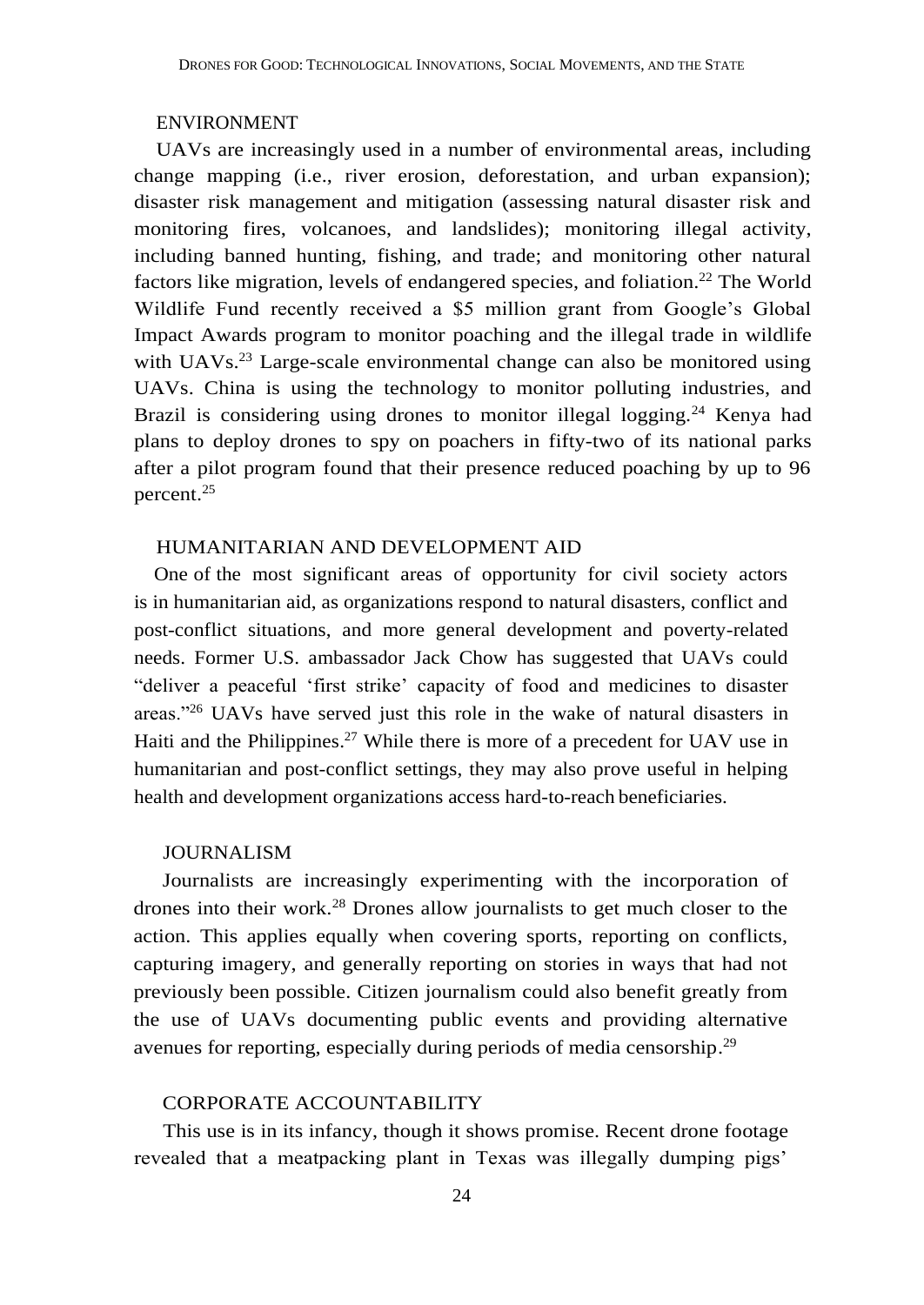blood from a slaughterhouse into a nearby stream. While this triggered a federal investigation that shut the plant down, it also led to legislation in Texas forbidding the use of drones over private property.<sup>30</sup> A recent Kickstarter project to monitor factory farms (and challenge so-called "ag-gag" laws passed against whistleblowers and activists) was fully funded in less than a week.<sup>31</sup> It is likely such uses will expand in the near future, especially considering increasing concerns with corporate social responsibility, supply chain ethics, labor rights violations, corruption, and environmental impact.

#### STATE ACCOUNTABILITY AND CONFLICT

There appears to be a consistent interest in the use of UAVs to monitor lowintensity conflict and peace keeping.<sup>32</sup> They have recently been deployed by the United Nations (UN) to the Democratic Republic of the Congo, Chad, and the Central African Republic.<sup>33</sup> Rebels in Syria, beyond the definition of civil society advanced here, have deployed relatively affordable and commercially available UAVs to monitor loyalist forces.<sup>34</sup>

## HUMAN RIGHTS MONITORING

While this usage, like the others listed here, is still in its infancy, it too shows signs of rapid growth. A prominent anti-slavery advocate recently suggested deploying drones in the struggle to end slavery and human trafficking, in much the same way the technology has been used to protect endangered rhinos.<sup>35</sup> In cases such as Syria, there was brief discussion about whether the international community should invoke the Responsibility to Protect doctrine (R2P) and effectively vitiate Syria's rights over its airspace.<sup>36</sup> The Satellite Sentinel Project has advocated a similar intervention in the use of UAVs to monitor crisis situations and human rights violations. In the words of its founders, "A drone would let us count demonstrators, gun barrels, and pools of blood."<sup>37</sup> Sniderman and Hanis argue that, while this approach has implications for sovereignty rights and "may be illegal in the Syrian government's eyes... supporting Nelson Mandela in South Africa was deemed illegal during the apartheid era."<sup>38</sup> This observation emphasizes the tension between bearing witness and the legal status quo. <sup>39</sup>

#### SOCIAL MOVEMENTS AND PROTESTS

There is some overlap between UAV-based state accountability monitoring and their use in social movements and protests. Clashes between anti-government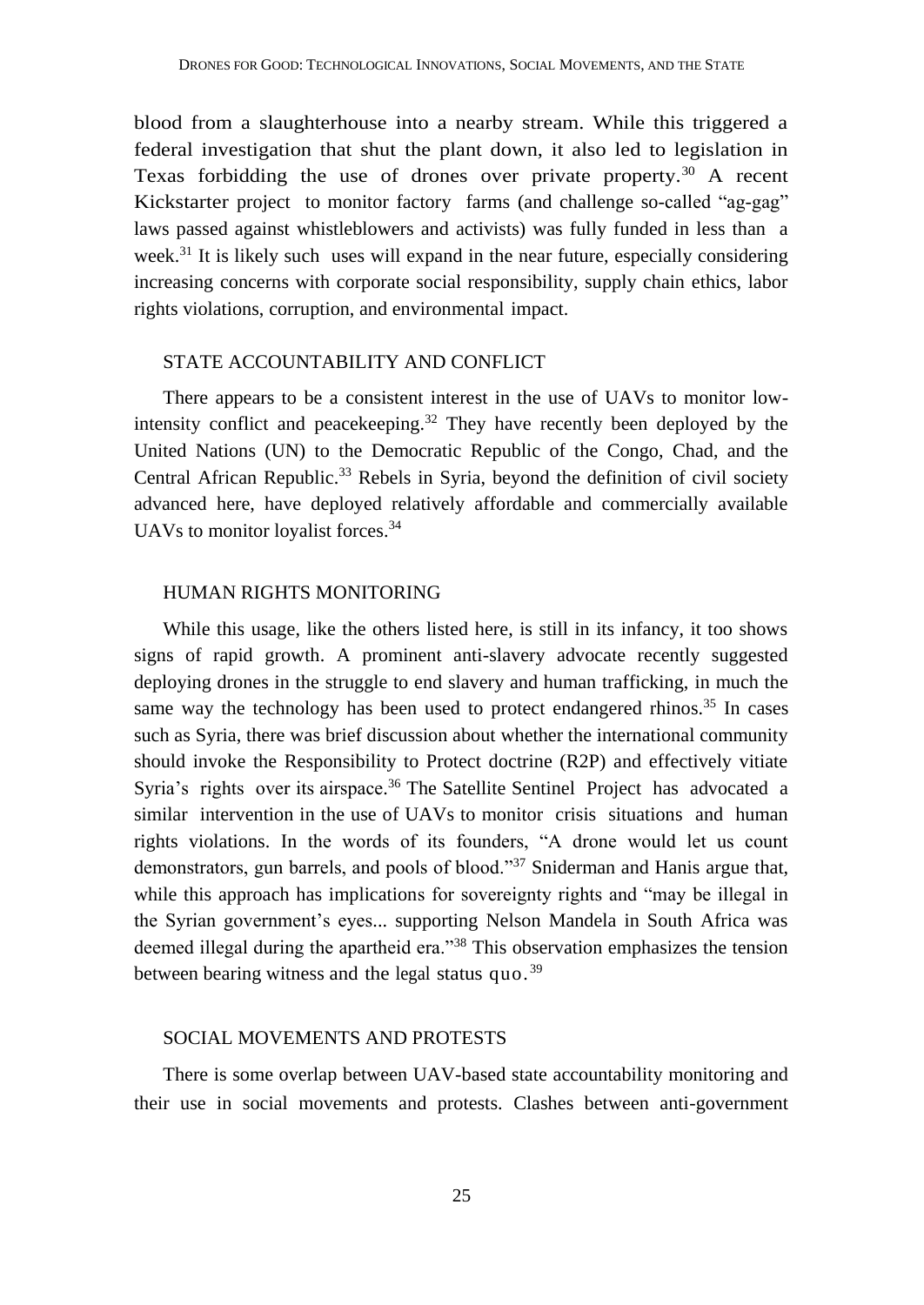protesters and pro-government forces in Bangkok were captured by drones and uploaded to YouTube in an attempt to draw attention to the protestors' cause.<sup>40</sup> They have also been used for similar purposes in Turkey, Estonia, Poland, Hong Kong, and Ferguson, Missouri.<sup>41</sup> This overlap occurs in the area of policing, where social movement scholars and scholars of policing have spent the past decade teasing out the changing dynamics surrounding police-protestor interaction.<sup>42</sup> UAVs can indeed serve as another set of eyes monitoring police action, holding the state to account in potentially violent protests. Yet social movements can put UAVs to a much broader range of uses, the most innovative of which remain to be seen. Whatever the case, civil society actors must be prepared for an aggressive response by the state and its agents, such as when police in Istanbul shot down a camera-equipped UAV while it was monitoring large anti-government protests in the Turkish capital.<sup>43</sup>

#### MATERIAL AND TECHNICAL DISRUPTION

 With art and public safety at one end of the usage spectrum, more disruptive and "hacktivist"-inspired uses lie at the other end. UAVs can be used as lookout posts for graffiti artists or protesters needing a second pair of eyes. Cameraequipped devices can loiter or land and then feed imagery back to a clandestine location. This article has focused on the camera as a particular payload, but UAVs can just as easily carry Wi-Fi hardware that can perform wireless penetration testing, conduct 3D mapping of buildings or urban environments, conduct thermal mapping exercises of indoor and outdoor spaces, and conduct video and audio surveillance through cameras and directionalmicrophones.

This list is meant to be illustrative of broad categories of use, but in reality, there are multiple configurations for a myriad of uses. It is not difficult to devise a modular system that would allow a user to quickly attach just the necessary components and then run multiple passes to update additional layers of data onto a map. For example, a designated area could receive a five-sweep treatment in which the first pass captures video and establishes GPS coordinates, the second captures thermal imagery, the third scans for Wi-Fi data, the fourth scans for radiation levels, and the last captures more specific surveillance footage.<sup>44</sup> The range of uses and the ramifications of various configurations suggest that a sophisticated framework is necessary to guide this innovation.

## **FRAMEWORKS**

This broad and growing rowing list of public uses requires a framework that differs significantly from the guidelines currently being developed around the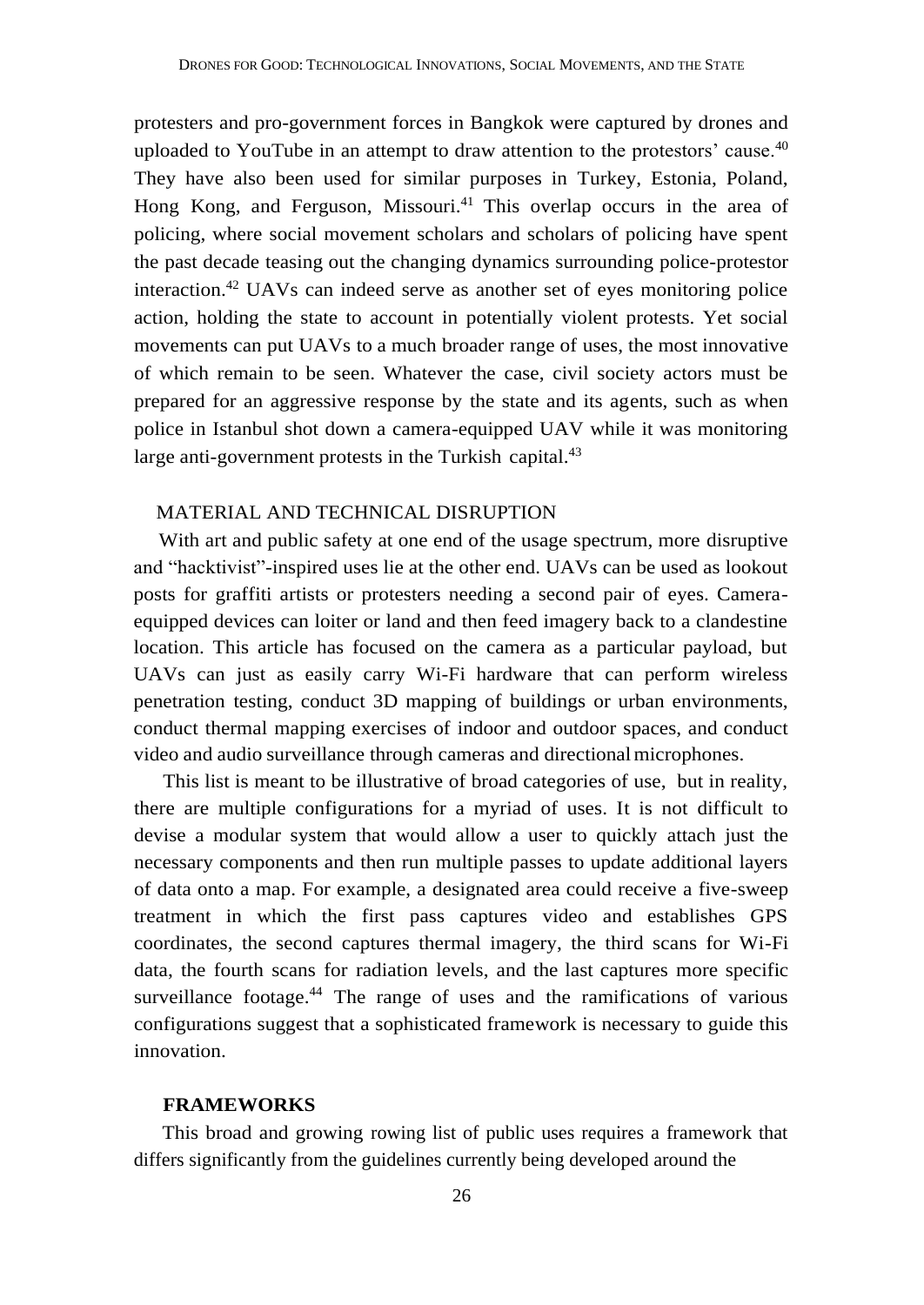commerical and military/police use of drones. While these guidelines revolve around security and profit, the organizing principle for civil society use must emphasize the public good. Current frameworks have broken new ground, but remain sector specific. As seen in Table 1, the Humanitarian UAV Network framework emphasizes safety and suitability with the goal of providing humanitarian support.<sup>45</sup> The Drone Journalism Lab emphasizes transparency and accountability in pursuit of the public good.<sup>46</sup> For its part, the American Civil Liberties Union (ACLU) is focused on privacy, with a focus on preventing police abuse. 47

#### **Table 1**

| Group                                        | <b>Themes</b>                                                                                                                                                                                                                                                                                                                                                                       | <b>Target</b>       | <b>Focal Point</b><br>(on balance) |
|----------------------------------------------|-------------------------------------------------------------------------------------------------------------------------------------------------------------------------------------------------------------------------------------------------------------------------------------------------------------------------------------------------------------------------------------|---------------------|------------------------------------|
| <b>ACLU</b>                                  | Usage Limits-police use with warrant<br>1.<br>only<br>Data Retention<br>2.<br>3.<br>Policies decided by public representative<br>Abuse Prevention and Accountability<br>4.<br>5. Weapons forbidden                                                                                                                                                                                  | Law<br>Enforcement  | <b>Restricted Use</b>              |
| Professional Society<br>of Drone Journalists | 1. Newsworthiness<br>2. Safety<br>3.<br>Sanctity of the law and public spaces<br>4.<br>Privacy<br>5.<br>Traditional journalistic ethics                                                                                                                                                                                                                                             | Journalists         | Newsworthiness                     |
| <b>UAViators.com</b>                         | Pre-flight<br>1. Do no harm<br>2. Ensure flight safety (failsafe, flight plan,<br>weather)<br>3. Ensure humanitarian value<br>4. Obey all laws<br>5. Respect individual privacy and engage<br>community<br>6. Avoid use where retraumatization is<br>possible                                                                                                                       | Humanitarian<br>Aid | Harm Reduction                     |
|                                              | $In$ -flight<br>I. Select safe sites<br>2. Use a spotter<br>Respect relevant airspace regulations<br>3.<br>4. Use allowed radio-control frequencies<br>Post-flight<br>1. Keep a logbook<br>2. Request permission for image usage<br>Respect personal privacy and remove<br>3.<br>identifiable information<br>Freely share imagery with local<br>4.<br>communities whenever possible |                     |                                    |

# Existing Guidelines for Drone Usage. 48

Each contribution listed in the table above advances the factor of the greatest importance to the institutional environment that produced it. A comprehensiv framework for civil society drone use must balance many interests: safety, suitability, transparency, accountability, privacy, and the rights of residents (citizen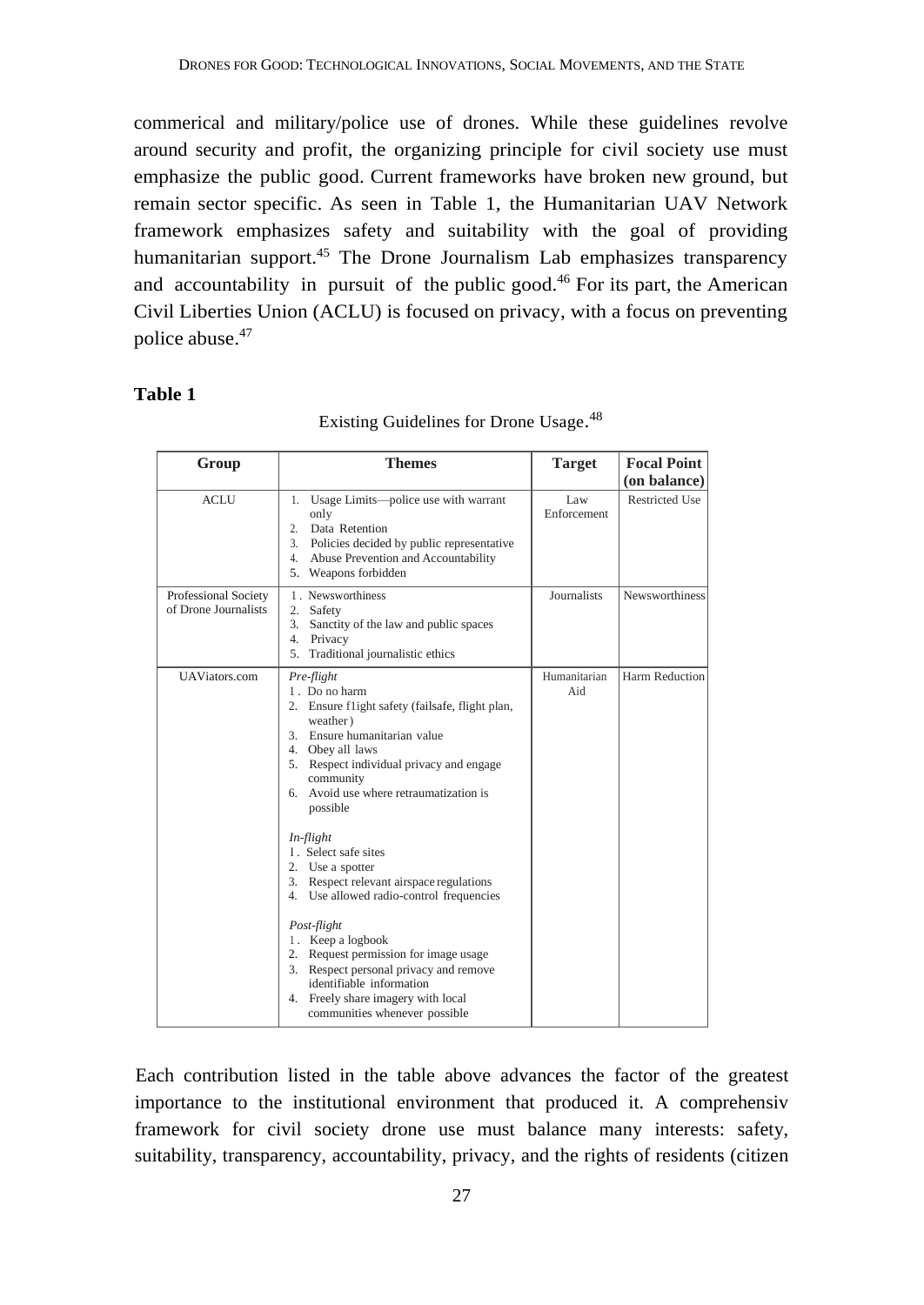and non-citizen alike), while also maintaining a commitment to the public good. Striking this balance is no easy task. In what follows, I propose a broad framework to guide a range of non-state and non-commercial actor uses of drones. In this light, the guidelines listed above are specific configurations of the broader considerations emphasized in the following six principles:

**Subsidiarity** — The concept of subsidiarity suggests that decision making and problem solving should occur at the lowest and least sophisticated level possible. The implication here is that a drone should only be used to address situations for which there is not a less sophisticated, invasive, or novel use. Steve Coll, dean of the Journalism School at Columbia University, has argued that drone operators should ask themselves, "What can you use a drone for, that you can't achieve by other means [...]?"<sup>49</sup> Such an approach would ensure that drones are used in areas where they are actually appropriate, thus spurring innovation and possibly reducing resistance to their usage.

**Physical and material security** — This principle focuses on physical integrity issues related to the use of UAVs. Put bluntly, care must be taken so that these devices do not collide with people or with one another. Furthermore, they must not be weaponized in such a way that could cause physical harm to the public. How exactly this security is ensured is a matter of skill, which is determined by the operator, and situation, which is determined by weather and other environmental conditions. How it is defined is a matter of perspective: It is likely that both governments and corporations will consider the use of UAVs by investigative and citizen journalists to be a violation of their security. This use should nevertheless be protected by the rights to freedom of the press, expression, and information.

**Do no harm** — This principle draws inspiration from the UAViators' emphasis on a rights-based approach as found in the development and humanitarian aid communities. The focus is not on reducing physical and material security, but is instead on ensuring the public good (i.e., the harm in question is related to the public good rather than physical integrity). The principle is one of proportionality, in which the question to be answered is, "Are the risks of using UAVs in a given humanitarian setting outweighed by the expected benefits?"<sup>50</sup> Here again there is room for debate. It is conceivable that social movements will incorporate UAVs into disruptive tactical repertoires, thereby reducing the likelihood of a policy compromise between movement actors and the centers of power and authority they are challenging. New uses must strike their own balance.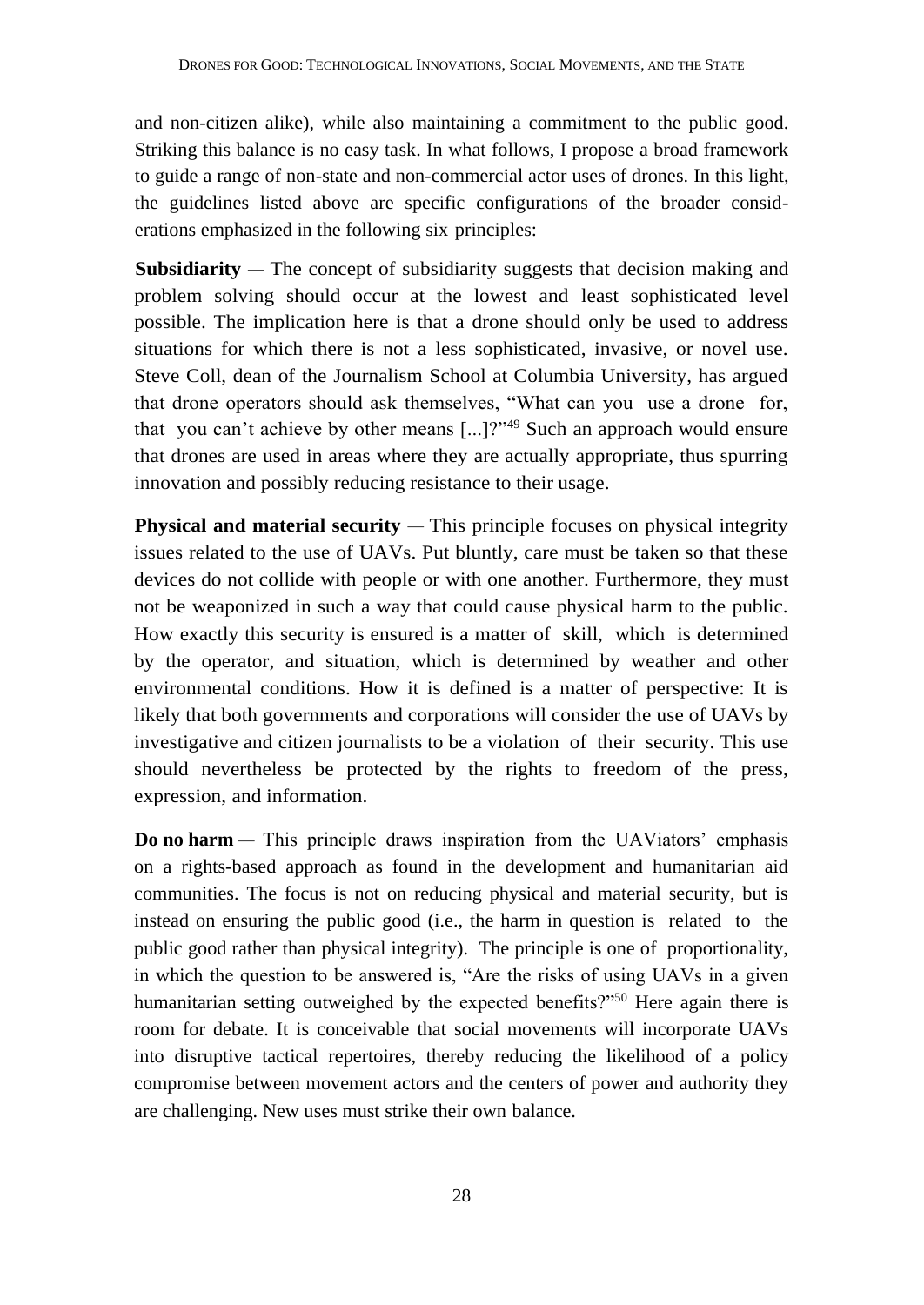**Public interest** — This principle draws original inspiration from the concepts of newsworthiness and the public good, while recognizing that some seemingly insignificant or unpopular issues may be in the public's interest and for a public good without being considered newsworthy. This approach is especially sensitive to the importance of investigative journalism that holds to account the powerful and wellresourced, despite attempts by established interests to discredit these efforts.<sup>51</sup> This expansive conceptualization of public accountability is journalism's cornerstone. The preamble to the Society of Professional Journalists' Code of Ethics argues that "public enlightenment is the forerunner of justice and the foundation of democracy."<sup>52</sup> At a time when corporations and the state capture an ever-larger share of private space, every effort must be made to maintain and expand civil society's technological capacity for accountability and resistance. There is no better precedent—as both herald and cautionary tale—for this commitment than the free press.

**Privacy** — Each principle must be held in balance with the others, and none more so than with respect to privacy. Citizens and non-citizens should be protected from the prying eyes of the state and commerce, yet there is a need for a larger conversation about what level of privacy is to be expected when civil society actors have deployed drones for their own purposes.<sup>53</sup> There is reason to believe, however, that current legislation prohibiting "peeking while loitering"—for example, California Penal Code 647(i) prohibits "loitering, prowling, or wandering upon the private property of another, at any time, peeks in the door or window of any inhabited building or structure, without visible or lawful business with the owner or occupant"—would render such spying illegal, regardless of whether the camera was mounted to a tripod or a drone.<sup>54</sup> Yet this framework is more sanguine and ambivalent when it comes to the privacy of powerful rights violators. Camera-or sensor-equipped drones have the ability to violate the privacy and private property rights of corporate persons involved in malfeasance. However, the difference between the privacy of a bedroom and a boardroom is not insignificant. Likewise, creating a framework that applies in all circumstances is nearly impossible in an era in which digital privacy appears to be mirage, and the possibility that a new wave of technological innovation will force a fundamental reimagining of both public space and expectations of privacy.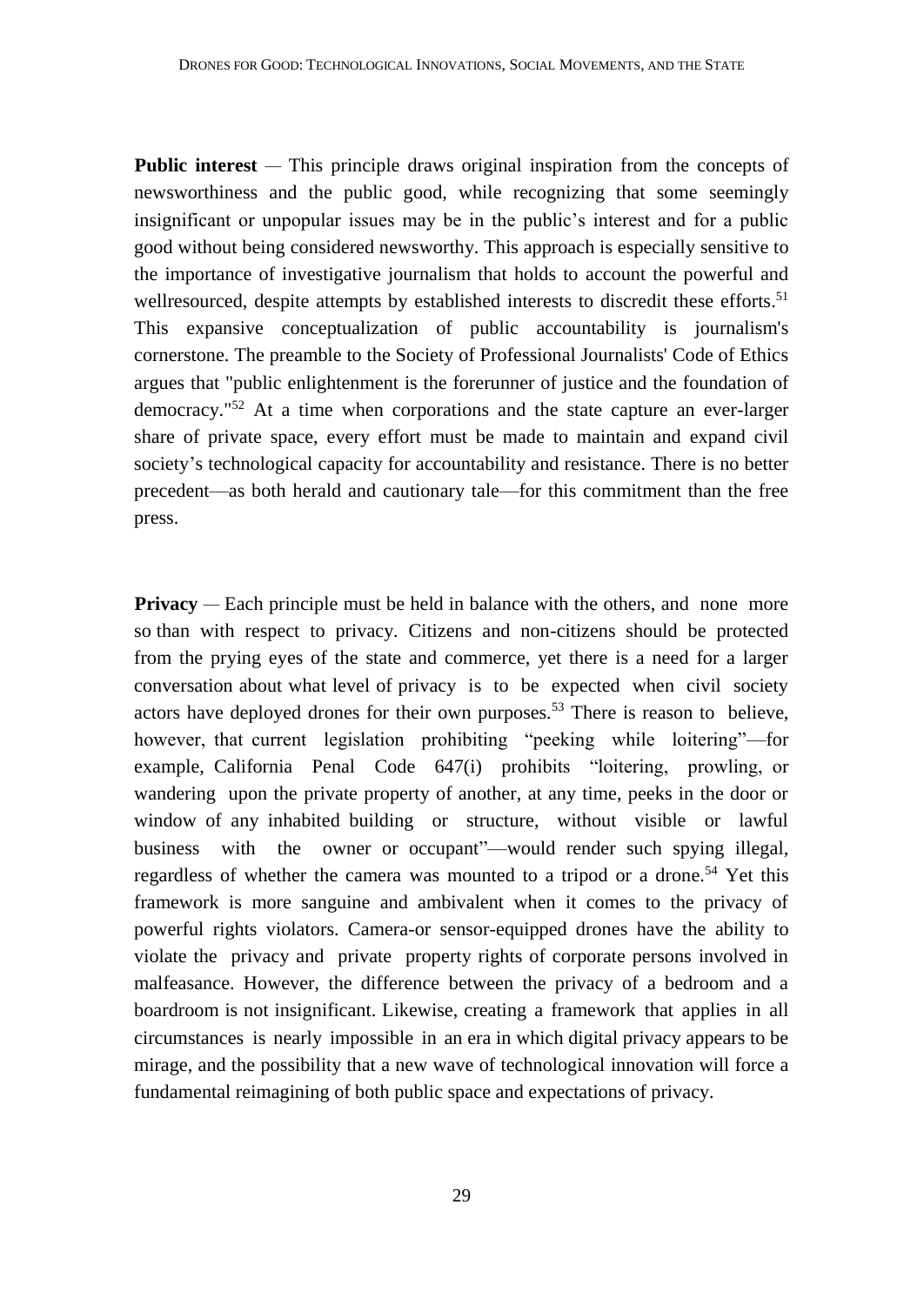**Data protection -** Finally, data protection is paramount. Civil society actors using camera-equipped drones are likely to generate sensitive data. Filming a protest event, for example, creates a digital record of protesting participants. In the hands of social movement actors, this footage can be used to mobilize communities or challenge official records of events. In the hands of the authorities, however, digital footage can easily be scanned using facial recognition technology in order to create a database of known activists. As more UAVs gather more data, questions about how to handle big aerial data will emerge. Drones themselves will be easier to hijack as anti-drone technology evolves, and the wireless links that connect them to base stations will also be vulnerable to hacking. Context-specific protocols must ensure the security of data, thereby protecting against physical or digital theft or corruption.

Tensions emerge across these central principles. The first tension lies between individual privacy and the public interest. At the time of writing, it seems clear that privacy is undergoing a substantial overhaul in terms of the level of anonymity that can be reasonably expected in an age of constant surveillance and ubiquitous digitization. While it is difficult to comment on a process that is in flux and is subject to starkly different national regulatory regimes and cultural norms, it is clear that citizens and non-citizens alike will need to accept significantly lessrobust guarantees to privacy in the future. This reality brings new tradeoffs, and it is important that those actors using UAVs work within the general bounds of emerging norms about privacy.

The second tension lies between insider and outsider tactics in the use of UAVs. While humanitarian drone use may be integrated into a state's military apparatus, social movements often choose tactics based on their values and goals.<sup>55</sup> Since social movements frequently reject formal political channels, or may be blocked from them altogether, there should be little surprise when they turn to social media in the face of authoritarian oppression.<sup>56</sup> Indeed, this is the recent history of social movements. In Rhodes's vivid description of the New Left in the 1960s, he documents a wide range of tactics:

"Petitioning, rock throwing, canvassing, letter writing, vigils, sit-ins, freedom rides, lobbying, arson, draft resistance, assault, hair growing, nonviolent civil disobedience, operating a free store, rioting, confrontations with cops, consciousness raising, screaming obscenities, singing, hurling shit, marching, raising a clenched fist, bodily assault, tax refusal, guerilla theater, campaigning,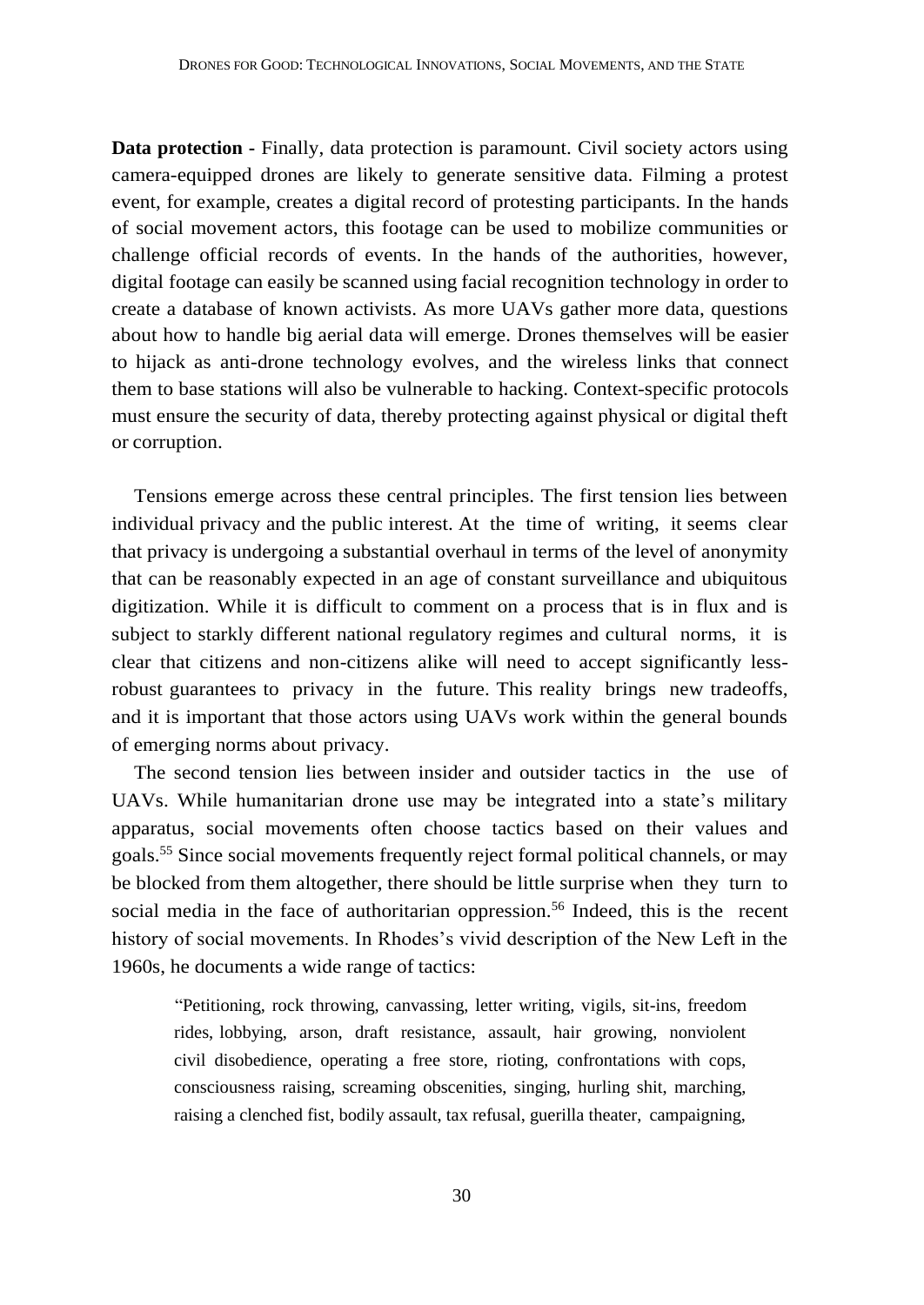looting, sniping, living theater, rallies, smoking pot, destroying draft records, blowing up ROTC buildings, court trials, murder, immolation, strikes, and writing various manifestoes or platforms."<sup>57</sup>

While a good number of these fail the "do no harm" threshold, their creative breadth in a pre-digital age suggests that any framework for new technology must work hard to strike a balance between freedom of expression and assembly and the security of capital and the state. Policymakers and innovators alike should engage in a broad and inclusive discussion about how these principles might be best balanced.

#### **CONCLUSION**

In this article, I have attempted to briefly emphasize a relatively unfamiliar origins story for drones. Commercially available devices challenge the notion that drones are cousins to strike fighters laden with laser-guided bombs; they are also part of the same family as cameras. The technological family metaphors need not stop there. Indeed, the second section of this article is dedicated to detailing ten clear civilian and civil society uses for UAVs. The drone's payload can be beneficial and benign, or disruptive and deadly. My focus here has been on the drone's range of uses. The article's third section provides a tentative framework that I believe will help policymakers and the public differentiate between beneficial and harmful uses, with the "public good" as the benchmark. What exactly constitutes the public good is a matter of debate. Protecting privacy is important, but so is shedding light on important issues and holding responsible parties accountable. Protecting property is important, but so is speaking truth to power through graffiti and protest art.<sup>58</sup>

Talking about these tensions is not easy. Innovation is a moving target. The host of uses described earlier was harvested from online reports of innovation within roughly a twelve-month period. This innovation has occurred despite a lack of sustained scholarly inquiry or stable and consistent governmental oversight. Indeed, it was only recently that the FAA licensed three university campuses to conduct research on drone use.<sup>59</sup> Even without this licensing, others are using money from the U.S. Army Research Laboratory's Army Research Office to incorporate drones into campus-based, Wi-Fi-based mesh network systems. <sup>60</sup> At the risk of severely belaboring the point, innovation has completely outstripped legislation, and much of this innovation is by and for the public good. This will continue into the foreseeable future as additional uses emerge. At present, it is not clear what the relationship will be between "drones for the public good" and satellites gathering information about humanitarian crises and human rights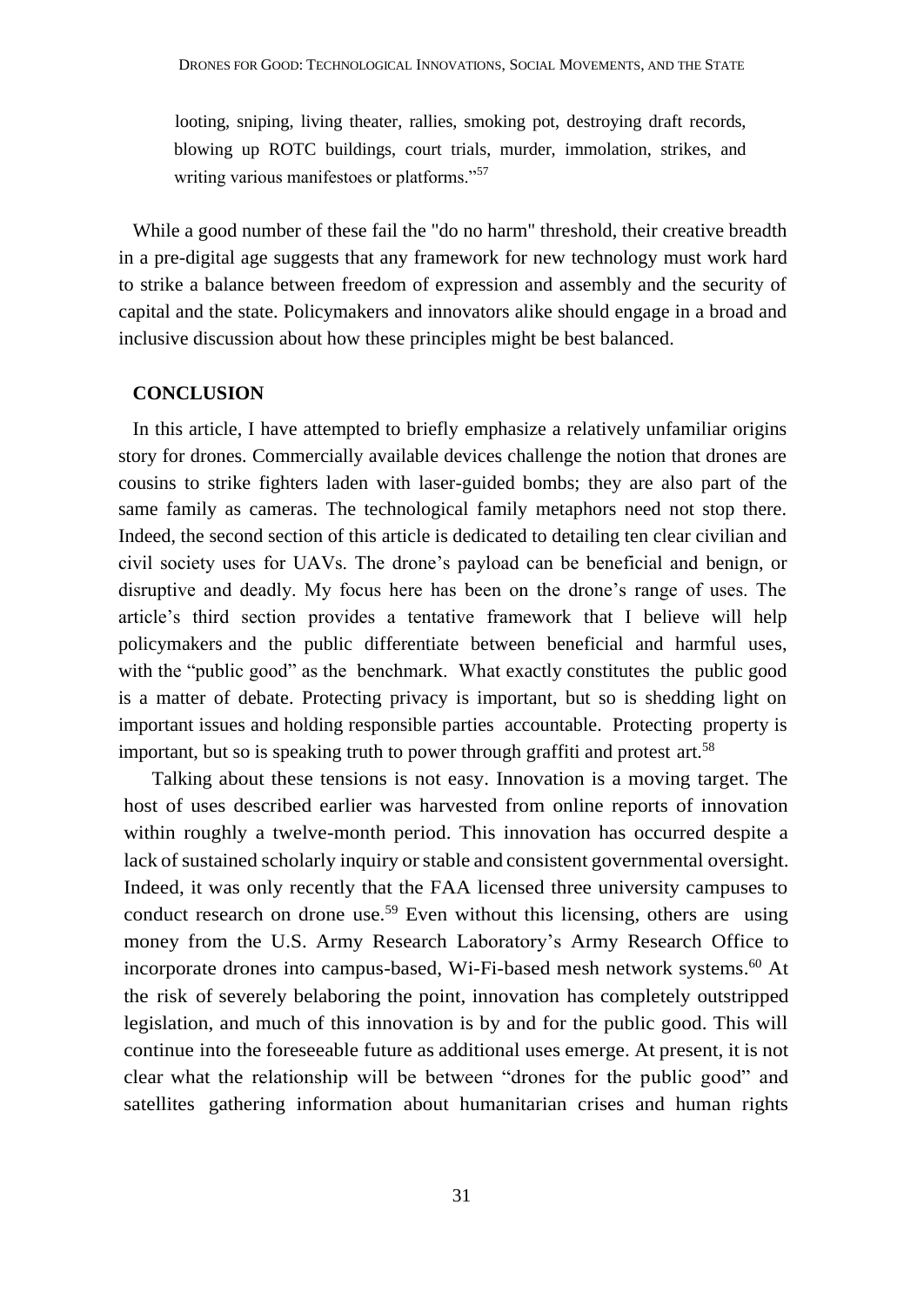violations, though organizations such as UAViators are actively integrating social media, aerial imagery, and satellite imagery for humanitarian relief efforts.<sup>61</sup> A broader range of actors is working to make geographic information systems (GIS) and satellite data valuable for advocacy groups and policy practitioners alike.<sup>62</sup> This use predates the current wave of drone use by several years, and it is likely that more effective combinations of these technologies will be developed for civil society use. The Satellite Sentinel Project has the tagline, "The world is watching because you are watching," effectively shifting surveillance from an invasive enterprise to bearing witness.<sup>63</sup> This clever blending of traditional movement concepts (bearing witness) with new means (satellite technology) is echoed by Patrick Meier, who suggests that classic civil resistance tactics can be extended to drones.<sup>64</sup> This can be done, he argues, through the display of flags and symbolic colors, the "haunting" or taunting of officials, nonviolent air raids, defiance of blockades, and the disclosure of the identities of state agents.<sup>65</sup>

This wave of innovation and welter of uses raises a larger question: Does any of it matter? This is the subsidiarity principle writ large: Is there not another, less dramatic, way to meet these same objectives? What do drones add to the existing citizen monitoring mechanisms, through which information is captured on smartphones and disseminated by social media? These are important questions that I hope ongoing use and subsequent scholarship will begin to clarify. My sense is that an initial wave of enthusiasm will subside, leaving behind a solid body of innovation on the way civil society actors perform a number of tasks, especially related to social movements.

A final complication takes the form of public opinion, which seems hostile to this occupation of airspace. A recent study by the Pew Research Center's Internet fi American Life Project found, "Sixty-three percent [of respondents] think it would be a change for the worse if personal and commercial drones are given permission to fly through most U.S. airspace."<sup>66</sup> Likewise, while it is legal in the United States to take pictures of individuals in public places, recent recreational uses have led to complaints of sexual harassment, as well as violence against drone operators.<sup>67</sup> The Kenyan government recently announced that it would ban the use of drones for monitoring poachers in the OI Pejeta Conservancy, home to the endangered white rhino.<sup>68</sup> South Africa, too, has grounded camera-equipped UAVs, citing regulatory uncertainty at the global level. <sup>69</sup> Grappling with innovation is no easy task. This article suggests the same can be said of technology's relationship to civil society. Regulators must take care, lest they pass legislation and regulations that enable the state while crippling its citizens.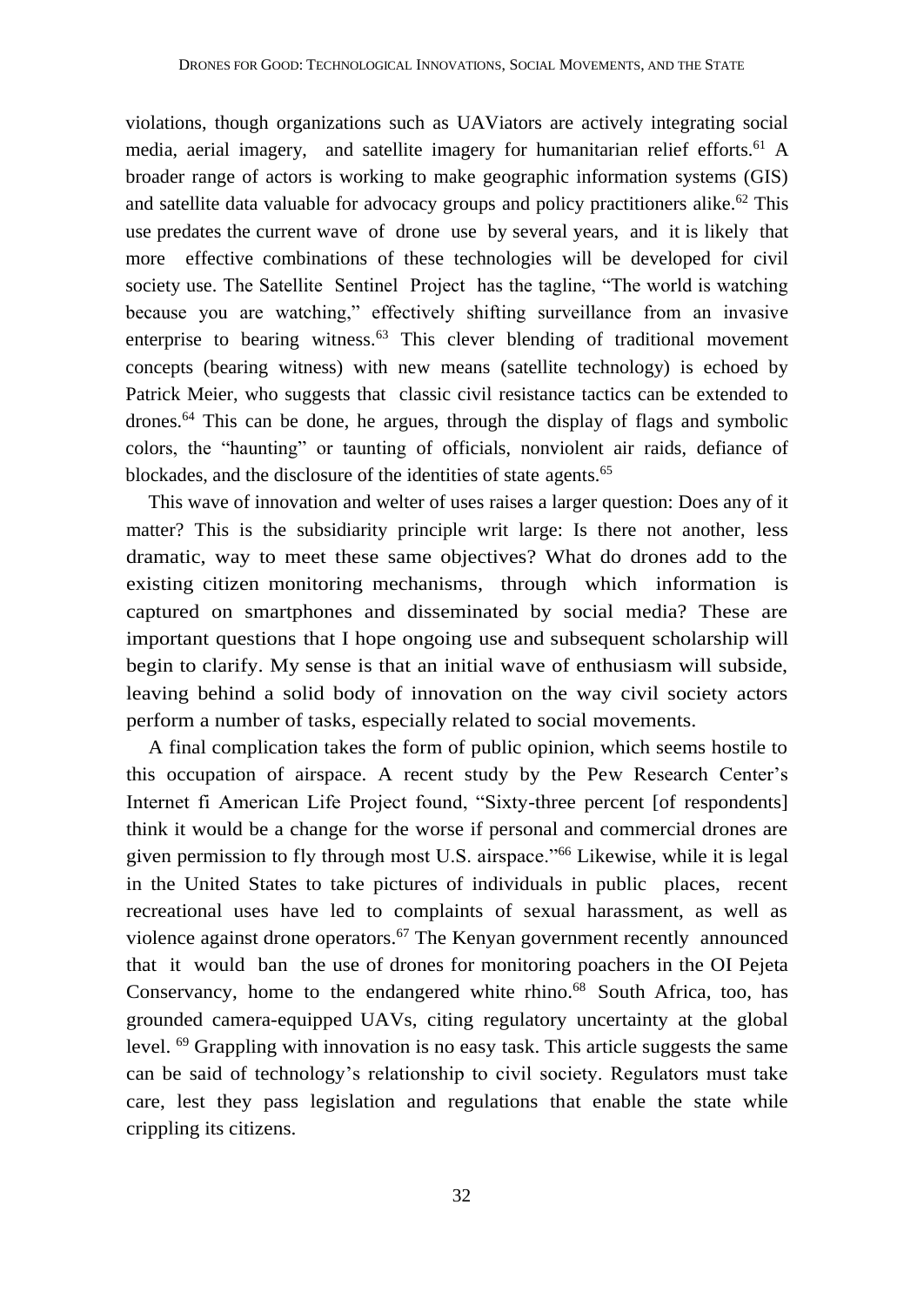## **Notes**

<u>.</u>

<sup>2</sup> This language is fraught. The U.S. military is committed to avoiding the terms "drone" and "unmanned aerial vehicle," preferring instead to use the term "remotely piloted aircraft." This term avoids the implication that these devices fly themselves, as well as the gendered notion that they are flown by men. I prefer the term "remotely piloted aerial platform" to reflect the diversity of payloads and the presence of a pilot, however remote and regardless of gender. I would be pleased if this usage proves popular but will not be using these pages to advance this argument. For present purposes, the common terms "drone" and "UAV" prevail. Jim Garamone, "Military Uses Remotely Piloted Aircraft Ethically," *American Forces Press Service*, 22 May 2014, http://www.defense.gov/news/newsarticle.aspx?id=122308; Joe Trevithick, "Learn to Speak Air Force: A Public Service Announcement Regarding Drones," *War is Boring* (blog), 27 May 2014, https://medium.com/war-isboring/learn-to-speak-air-force-e6ebc5614b25.

<sup>3</sup> This article focuses on "civil society" use of drones. By civil society I mean non-state and noncommercial actors using UAVs for public and private purposes. It is difficult to determine what exactly is meant by the "greater" or "public good," as these definitions are made by individual societies.

<sup>4</sup> Patrick Meier, "Using UAVs for Community Mapping and Disaster Risk Reduction in Haiti," *iRevolution. net,* 9 July 2014, [www.irevolution.net/2014/07/09/uavs-for-disaster-risk-reduction-haiti/;](http://www.irevolution.net/2014/07/09/uavs-for-disaster-risk-reduction-haiti/%3B) Faine Greenwood, "Drones, The Civic Surveillance Equalizer?" *sUAS News,* 24 July 2014, [http://www.](http://www/) suasnews.com/2014/07/30184/drones-the-civic-surveillance-equalizer/.

<sup>5</sup> Edward B. Roberts, "What We've Learned: Managing Invention and Innovation," *Research Technology Management* 31, no.1 (Jan/Feb 1998): 11- 29.

6 John Szarkowski and Eugene Atget, *Atget* (New York: The Museum of Modern Art, New York, 2004); Bonnie Yochelson and Daniel Czitrom, *Rediscovering Jacob Riis: Exposure Journalism and Photography in Turn-of-the-Century New York* (Chicago: University of Chicago Press, 2014).

<sup>7</sup> Philip N. Howard, *Pax Technica: How the Internet of Things May Set Us Free or Lock Us Up* (New Haven, CT: Yale University Press, 2015).

<sup>8</sup> Martin Dodge and Rob Hitchin, *Mapping Cyberspace* (London: Routledge, 2001), ix.

<sup>9</sup> Uri Gordon, "Anarchism and the Politics of Technology," *WorkingUSA* 12, no. 3 (2009): 489—503; Giorel Curran and Morgan Gibson, "WikiLeaks, Anarchism and Technologies of Dissent," *Antipode* 45, no. 2 (March 2013): 294—314.

<sup>10</sup> Curran arid Gibson, 299; Murray Bookchin, *The Ecology of Freedom: The Emergence and Dissolution of Hierarchy* (Montreal: Black Rose Books, 1991).

 $11$  Ibid.

<sup>12</sup> Mark McDonald, "Must All U.S. Embassies Now Be Fortresses?," *New York Times,* 13 September 2012, [http://rendezvous.blogs.nytimes.com/2012/09/13/must-u-s-embassies-now-be-fortresses/?](http://rendezvous.blogs.nytimes.com/2012/09/13/must-u-s-embassies-now-be-fortresses/) php=true&\_type=blogs&\_r=0.

<sup>13</sup> I have Patrick Meier to thank for this observation.

<sup>14</sup> Jason Koebler, "A Drone Saved an Elderly Man Who Had Been Missing for Three Days," *Motherboard*  (blog), Vice Media, 23 July 2014, [www.motherboard.vice.com/read/a-drone-saved-an-](http://www.motherboard.vice.com/read/a-drone-saved-an-) elderly-man-whohad-been-missing-for-three-days.

<sup>15</sup> Jeffrey Rayport, "What Big Data Needs: A Code of Ethical Practices," *MIT Technology Review,* 26 May 2011, [http:/www.techno1ogyreview.com/news/424104/what-big-data-needs-a-code-of-ethical-](http://www.techno1ogyreview.com/news/424104/what-big-data-needs-a-code-of-ethical-) practices/; Ellen Rooney Martin, "The Ethics of Big Data," *Forbes BrandVoice* (blog), 27 March 2014[,](http://www.forbes.com/sites/emc/2014/03/27/the-ethics-of-big-data/) [http://www.forbes.com/sites/emc/2014/03/27/the-ethics-of-big-data/.](http://www.forbes.com/sites/emc/2014/03/27/the-ethics-of-big-data/)

<sup>&</sup>lt;sup>1</sup> This article benefitted from the research assistantship of M. Boby Sabur, Tautyydas Juskauskas, Luis Cano, and Justin De Los Santos; substantive and technical input from Phil Howard, Patrick Meier, John Holland, Sejal Parmer, Bernhard Knoll-Tudor, Thorsten Benner, Dean Starkman, Colleen Sharkey, Lars Almquist, and Edward Branagan; and financial support from Wolfgang H. Reinicke and the Central European University's School of Public Policy.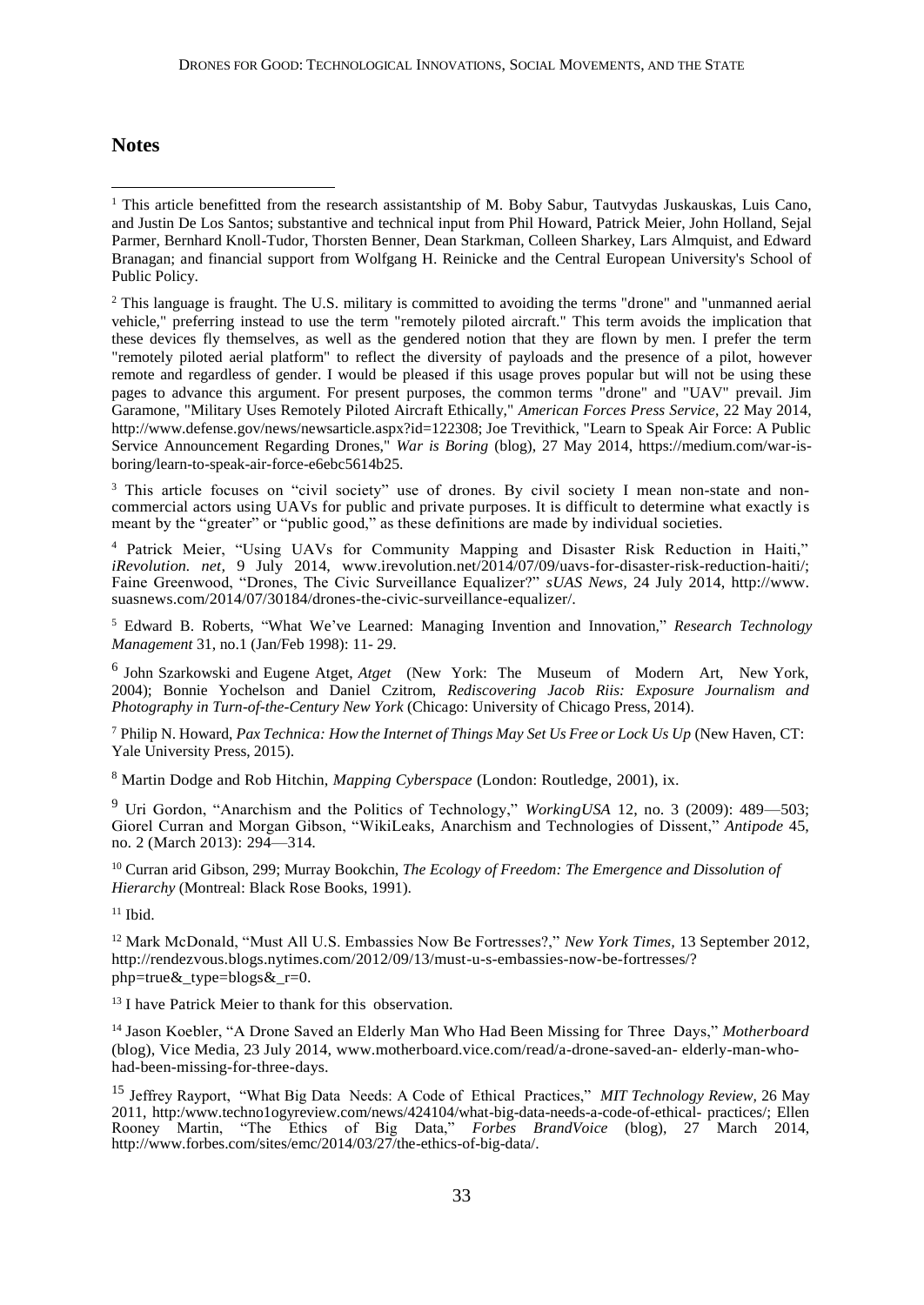<sup>16</sup> Federal Aviation Administration, "Press Release — FAA to Consider Exemptions for Commercial UAS Movie and TV Production: Seven Companies Petition to Fly Unmanned Aircraft before Rulemaking is Complete," Federal Aviation Administration website, 2 June 2014, <http://www.faa.gov/> news/press releases/news\_story.cfm?newsId=16294.

<sup>17</sup> "Interview: KATSU and The Graffiti Drone," Center for the Study of the Drone, Bard College, 10 April 2014, [http://www.dronecenter.bard.edu/katsu-graffiti-drone; J](http://www.dronecenter.bard.edu/katsu-graffiti-drone%3B)acob Kastrenakes, "Graffiti artist KATSU creates abstract paintings using drones with spray cans," Verge, 7 April 2014, http://www. drones with spray cans," *Verge,* theverge.com/2014/4/7/5582128/drone-paintings-by-katsu-graffiti-artist.

<sup>18</sup> For more information, refer to Amnesty International's "Remote Sensing for Human Rights" webpage: [http://www.amnestyusa.org/research/science-for-human-rights/remote-sensing-for-human-r](http://www.amnestyusa.org/research/science-for-human-rights/remote-sensing-for-human-)ights. Additionally, refer to the American Association for the Advancement of Science's Geospatial Technologies and Human Rights Project, online at [http://www.aaas.org/page/remote-sensing-human-r](http://www.aaas.org/page/remote-sensing-human-)ights-project. More information can also be found at the Satellite Sentinel Project, online at http:// [www.satsentinel.org/.](http://www.satsentinel.org/)

<sup>19</sup> Justin Dougherty, "Firefighters Push To Use Drones For Public Safety," *News9. com,* 12 March 2014, [http://www.news9.com/story/24959827/firefighters-push-to-use-drones-for-public-safety.](http://www.news9.com/story/24959827/firefighters-push-to-use-drones-for-public-safety)

<sup>20</sup> Credited for saving life — Draganflyer X4-ES UAS used by RCMP locates unconscious driver after accident," *Draganfiyer Innovations, Inc.,* 9 May 2013, <http://www.draganfly.com/news/2013/05/10/> creditedfor-saving-life-draganf1yer-x4-es-uas-used-by-rcmp-locates-unconscious-driver-after-accident/; Koebler.

<sup>21</sup> Leo Kelion, "African firm is selling pepper-spray bullet firing drones," *BBC,* 18 June 2014, http:**//**[www.bbc.com/news/technology-27902634.](http://www.bbc.com/news/technology-27902634)

<sup>22</sup> "A New Eye in the Sky: Eco-drones," UNEP Global Environmental Alert Service (GEAS), May 2013, [http:/www.unep.org/pdf/UNEP-GEAS\\_](http://www.unep.org/pdf/UNEP-GEAS)MAY\_2013.pdf; L.P. Koh and S.A. Wich, "Dawn of Drone Ecology: Low-Cost Autonomous Aerial Vehicles for Conservation," *Tropical Conservation Science* 5, no. 2 (2012): 121— 132, http://www.tropicalconservationscience.mongabay.com/content/v5/TCS-2012\_jun\_121\_132\_Koh\_and\_Wich.pdf; "Google Helps WWF Stop Wildlife Crime," World Wildlife Fund, 4 December 2012, [http://www.worldwildlife.org/stories/google-helps-wwf-stop-wildlife-crime.](http://www.worldwildlife.org/stories/google-helps-wwf-stop-wildlife-crime)

<sup>23</sup> Ibid, World Wildlife Fund.

<u>.</u>

<sup>24</sup> Sandi Doughton, "Using Drones to Monitor Changes in Environment," *Star,* 21 October 2013, [http://www.thestar.com.my/News/Environment/2013/10/21/Using-drones-to-monitor-changes.aspx/;](http://www.thestar.com.my/News/Environment/2013/10/21/Using-drones-to-monitor-changes.aspx/%3B) Jennifer Duggan, "China Deploys Drones to Spy on Polluting Industries," *Guardian,* 19 March 2014, [http://www.theguardian.com/environment/2014/mar/19/china-drones-pollution-smog-beijing;](http://www.theguardian.com/environment/2014/mar/19/china-drones-pollution-smog-beijing%3B) Lian Pin Koh, "Using Drones for Environmental Research and Spying," *ALERT,* 27 April 2014, http://alertconservation.org/issues-research-highlights/2014/4/27/using-drones-for-environmental-spying-and-research.

<sup>25</sup> Gitonga Njeru, "Kenya to Deploy Drones in All National Parks in Bid to Tackle Poaching," *Guardian,* 25 April 2014, [http://www.theguardian.com/environment/2014/apr/25/kenya-drones-n](http://www.theguardian.com/environment/2014/apr/25/kenya-drones-)ational-parkspoaching.

<sup>26</sup> Jack Chow, "Predators for Peace: Drones have Revolutionized War. Why Not Let Them Deliver Aid?," *Foreign Policy,* 27 April 2012, [http://www.foreignpo1icy.com/articles/2012/04/27/predators\\_for\\_](http://www.foreignpo1icy.com/articles/2012/04/27/predators_for)peace.

<sup>27</sup> Mabel González Bustelo, "Drone Technology: The Humanitarian Potential," *Open Democracy,* 3 October 2013, http://www.opendemocracy.net/opensecurity/mabel-gonzá1ez-bustelo/drone-technology-humanitarianpotential-0; Patrick Meier, "Using UAVs for Community Mapping and Disaster Risk Reduction in Haiti," *iRevolution.net,* 9 July 2014, [http://www.irevolution.net/2014/07/09/uavs-for-d](http://www.irevolution.net/2014/07/09/uavs-for-)isaster-risk-reduction-haiti/; Lean Alfred Santos, "In the Philippines, Drones Provide Humanitarian Relief," *Devex,* 16 December 2013, [https://www.devex.com/news/in-the-phi1ippines-drones-provide-](http://www.devex.com/news/in-the-phi1ippines-drones-provide-) humanitarian-relief-82512.

<sup>28</sup> Louise Roug, "Eye in the Sky: Drones are Cheap, Simple, and Potential Game Changers for Newsrooms," *Columbia Journalism Review*, 1 May 2014[, http:/www.cjr.org/cover\\_story/eye](http://www.cjr.org/cover_story/eye) in\_the\_sky. php?page=all.

<sup>29</sup> Melissa Bell, "Drone Journalism? The Idea Could Fly in the U.S.," *Washington Post,* 4 December 2011, [http://www.washingtonpost.com/b1ogs/bIogpost/post/drone-journalism-the-idea-cou1d-f1y-in-t](http://www.washingtonpost.com/b1ogs/bIogpost/post/drone-journalism-the-idea-cou1d-f1y-in-)heussoon/2011/12/04/gIQAhYfXSO\_b1og.html.

<sup>30</sup> Kashmir Hill, "Potential Drone Use: Finding Rivers of Blood," *Forbes,* 25 January 2012, http:// [www.forbes.com/sites/kashmirhil1/2012/01/25/potential-drone-use-finding-rivers-of-blood/.](http://www.forbes.com/sites/kashmirhil1/2012/01/25/potential-drone-use-finding-rivers-of-blood/)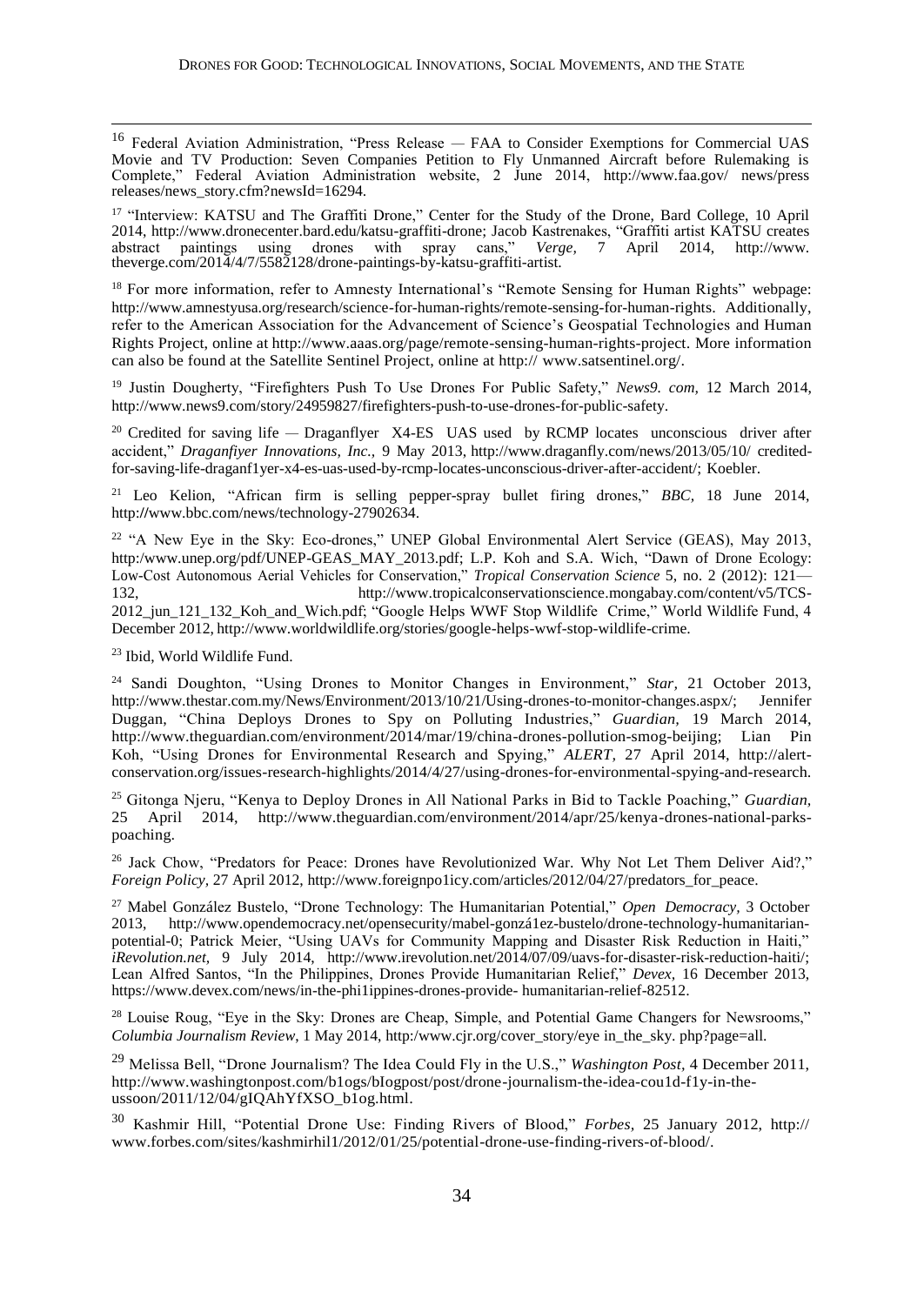<sup>31</sup> Twilight Greenaway, "Can Drones Expose Factory Farms? This Journalist Hopes So," *Civileats. com,*  17 June 2014,<http://civileats.com/2014/06/17/can-drones-expose-factory-farms-this-journalist-> hopes-so/.

#### <sup>32</sup> Bustelo

<u>.</u>

<sup>33</sup> Wesley M. DeBusk, "Unmanned Aerial Vehicle Systems for Disaster Relief: Tornado Alley," NASA Technical Reports Server (NTRS), Conference Paper, Report No. ARC-E-DAA-TN500, 2009, [http://ntrs.nasa.gov/archive/nasa/casi.ntrs.nasa.gov/20090036330.pdf.](http://ntrs.nasa.gov/archive/nasa/casi.ntrs.nasa.gov/20090036330.pdf)

<sup>34</sup> Jassem Al Salami, "Drone Battle Over Syria: Loyalists and Rebels Spying on Each Other with Off-the-Shelf Robots," *War is Boring* (blog), 11 April 2014, https://medium.com/war-is-boring/drone-battle-oversyria-159387e9de2b.

<sup>35</sup> Rachel Browne and Alia Dharssi, "'Stunt Headed Nowhere': Activists Decry Plan to Use Drones to Secretly Film Forced Labour in India," *National Post,* 13 December 2013, [http://www.news.nation](http://www.news.nation-/)alpost.com/2013/12/13/stunt-headed-nowhere-activists-decry-free-the-slaves-plan-to-use-drones-tosecretly-film-forced-labour-in-india/.

<sup>36</sup> UN Advisers Invoke 'Responsibility to Protect' Civilians in Syria from Mass Atrocities," UN News Centre, 14 June 2012, [http://www.un.org/apps/news/story.asp?NewsID=42235#.](http://www.un.org/apps/news/story.asp?NewsID=42235) VEBdVOd8GeY; Michael Abramowitz, "Does the United States Have a 'Responsibility to Protect' the Syrian People?," *Washington Post,* 6 September 2013, [http://www.washingtonpost.com/opinions/d](http://www.washingtonpost.com/opinions/)oes-the-united-states-have-a-responsibility-to-protect-thesyrian-people/2013/09/06/5decf4c0-l67d- 11e3-be6e-dc6ae8a5b3a8\_story.html.

<sup>37</sup> Andrew Stobo Sniderman and Mark Hanis, "Drones for Human Rights," *New York Times,* 30 January 2012, http://www.nytimes.com/2012/01/31/opinion/drones-for-human-rights.html? $r=2\&$ .

<sup>38</sup> Ibid.

<sup>39</sup> Sam Gregory, "Cameras Everywhere: Ubiquitous Video Documentation of Human Rights, New Forms of Video Advocacy, and Considerations of Safety, Security, Dignity, and Consent" *Journal of Human Rights Practice* 2, no. 2 (2010): 191-207.

<sup>40</sup> Drones Deployed to Capture Footage of Protests in Thailand," *France24 Web News,* 4 Decemeber 2013, [http://www.france24.com/en/20131204-thailand-drones-deployed-to-capture-protests/.](http://www.france24.com/en/20131204-thailand-drones-deployed-to-capture-protests/)

<sup>41</sup> Matthew Schroyer, "Interview with a Citizen Drone Journalist in Istanbul: 'I Have Been Witnessing Some Very Bad Things,'" Professional Society of Drone Journalists, 24 June 2013, [www.](http://www/) dronejournalism.org/news/2013/8/interview-with-a-citizen-drone-journalist-in-istanbul-i-have-been-

witnessing-some-very-bad-things; Matthew Schroyer, "Drone Journalism Over Anti-ACTA Protests in Estonia," *mentalmunition.com,* 13 February 2012, [www.mentalmunition.com/2012/02/drone-journalism](http://www.mentalmunition.com/2012/02/drone-journalism-)over-anti-acta.html; Robert Mackey, "Drone Journalism Arrives," *The Lede Blog, New York Times,* 17 November 2011, [http://the1ede.blogs.nytimes.com/2011/11/l7/drone-journalism-arrives/;](http://the1ede.blogs.nytimes.com/2011/11/l7/drone-journalism-arrives/%3B) BBC, "Hong Hong Protest: Drone Captures Scale of Protest," *BBC,* 30 September 2014,<http://www.bbc.com/news/> world-asia-29421914; Aaron Sankin, "Should Drones be Allowed to Fly Over Ferguson?," *thedailydot. com,* l7 August 2014, [http://www.dailydot.com/politics/ferguson-drone-footage-ruptly-video/.](http://www.dailydot.com/politics/ferguson-drone-footage-ruptly-video/)

<sup>42</sup> Sarah A. Soule and Christian Davenport, "Velvet Glove, Iron Fist, or Even Hand? Protest Policing in the United States, 1960-1990," *Mobilization* 14, no. 1 (2009): 1—22.

<sup>43</sup> Ian Steadman, "Turkish Protesters Use a Camera Drone, so Police Shoot it Down," *Wired,* 24 June 2013, [www.wired.co.uk/news/archive/2013-06/24/turkish-protest-drone-shot-down.](http://www.wired.co.uk/news/archive/2013-06/24/turkish-protest-drone-shot-down)

<sup>44</sup> I have the technologist and inventor John Holland to thank for this observation. Interview on 26 April 2014

<sup>45</sup> Refer to the Humanitarian UAV Network's website for more information: [www.uaviators.org.](http://www.uaviators.org/)

<sup>46</sup> Refer to the Drone Journalism Lab's website for more information: [www.dronejournalismlab.org.](http://www.dronejournalismlab.org/)

<sup>47</sup> "Domestic Drones," ACLU *Blog of Rights,* [http://www.aclu.org/blog/tag/domestic-drones.](http://www.aclu.org/blog/tag/domestic-drones)

<sup>48</sup> Edited for brevity. Full guidelines available at: [http://www.aclu.org/blog/tag/domestic-drones;](http://www.aclu.org/blog/tag/domestic-drones%3B) [http://www.dronejournalism.org/code-of-ethics;](http://www.dronejournalism.org/code-of-ethics%3B) https://docs.google.com/document/d/lpliYVNek2RsiS Q8\_9ATFdJBzYFVP88edfLHL8uFBhUA/edit.

<sup>49</sup> Roug.